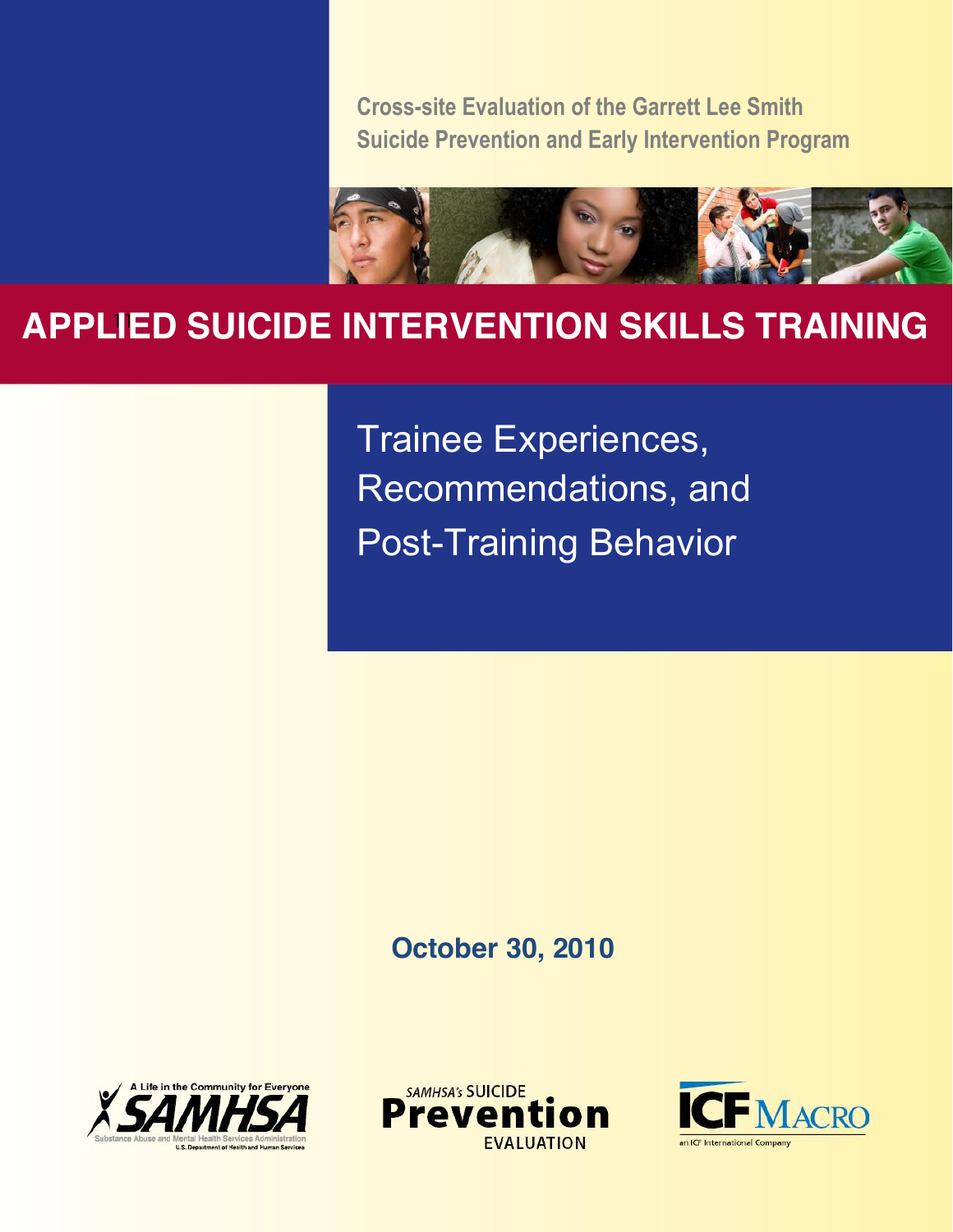# **TABLE OF CONTENTS**

| Discussion and Implications for Future Research and Training 31 |  |
|-----------------------------------------------------------------|--|
|                                                                 |  |
|                                                                 |  |
|                                                                 |  |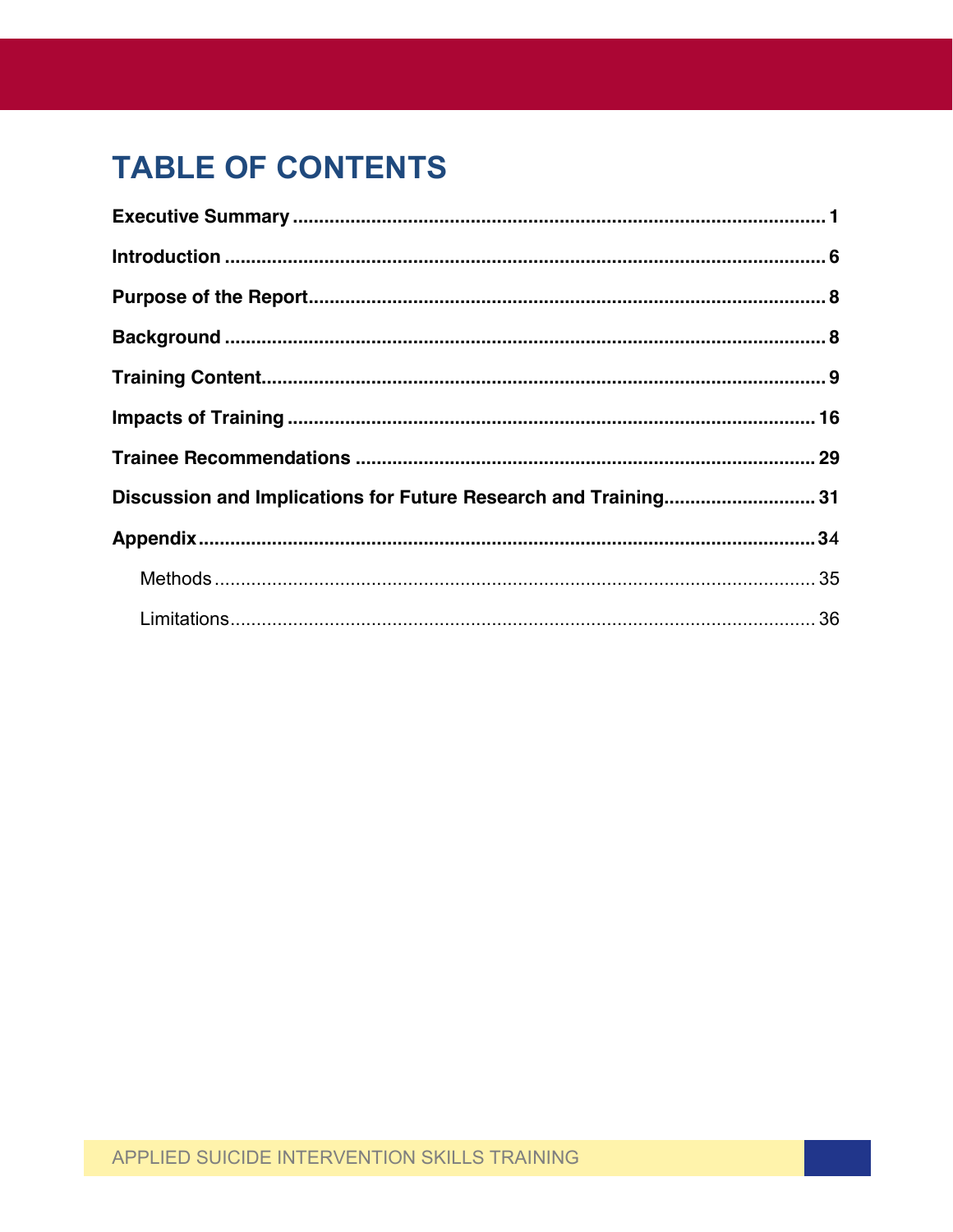## **EXECUTIVE SUMMARY**

Gatekeeper training is a common strategy for suicide prevention that is used by many programs in education, child welfare, health care, and detention settings, among others. Gatekeeper training is generally intended for those without extensive training in mental health and therapeutic techniques and is used to develop the "knowledge, attitudes, and skills to identify (those) at risk, determine levels of risk, and make referrals when necessary." $1$  The Garrett Lee Smith Youth Suicide Prevention and Early Intervention Program (GLS Suicide Prevention Program), administered by the Substance Abuse and Mental Health Services Administration (SAMHSA) of the U.S. Department of Health and Human Services (DHHS) since 2005, has funded 65 unique grantees that implement an array of community-based suicide prevention efforts. Among their most significant accomplishments, GLS Suicide Prevention Program grantees have conducted more than 9,000 suicide prevention trainings, including more than 450 Applied Suicide Intervention Skills Trainings (ASIST).<sup>2</sup>

ASIST is designed to teach the skills that enable an adult to competently and confidently intervene with a person at risk for suicide. Developed by LivingWorks Education, Inc., the workshop is designed to help all caregivers (i.e., any person in a position of trust) become more willing, ready, and able to help persons at risk. Workshops are 14 hours long, held over 2 days. The ASIST curriculum includes suicide intervention skills development, confidential and trainer-facilitated small-group learning environments, established trainer protocols to address vulnerable or at-risk participants, knowledge of local resources that can be accessed, consistent use of positive feedback, a blend of larger-group experiential challenges and the safety of small-group opportunities to test new skills, no-fault simulation exercises, and the use of adult-learning principles. $3$ 

Prior evaluations of ASIST have shown that most trainees report high levels of satisfaction with the training and self-reported knowledge, skills, and attitudes related to suicide are consistently shown to increase post-training. $4$  The few studies that have gathered follow-up

 $\overline{a}$ 

<sup>&</sup>lt;sup>1</sup> Gould, M. S., Greenberg, T., Velting, D. M., & Shaffer, D. (2003). Youth suicide risk and preventive interventions: A review of the past 10 years. *Journal of the American Academy of Child and Adolescent Psychiatry, 42*(4), 386–405.

<sup>2</sup> ICF Macro. (2010). *2010 GLS Cross-site Evaluation annual report*. Report submitted to SAMHSA for review.

<sup>3</sup> LivingWorks Education. *ASIST: An overview*. Accessed January 2009 from http://www.livingworks.net/AS\_Overview.php

 $^4$  Griesbach and Associates. (2008). The use and impact of Applied Suicide Intervention Skills Training in Scotland. Annex: A review of the international literature. *Scottish Government Social Research*. Accessed January 2009 from http://www.scotland.gov.uk/Publications/2008/05/19160110/0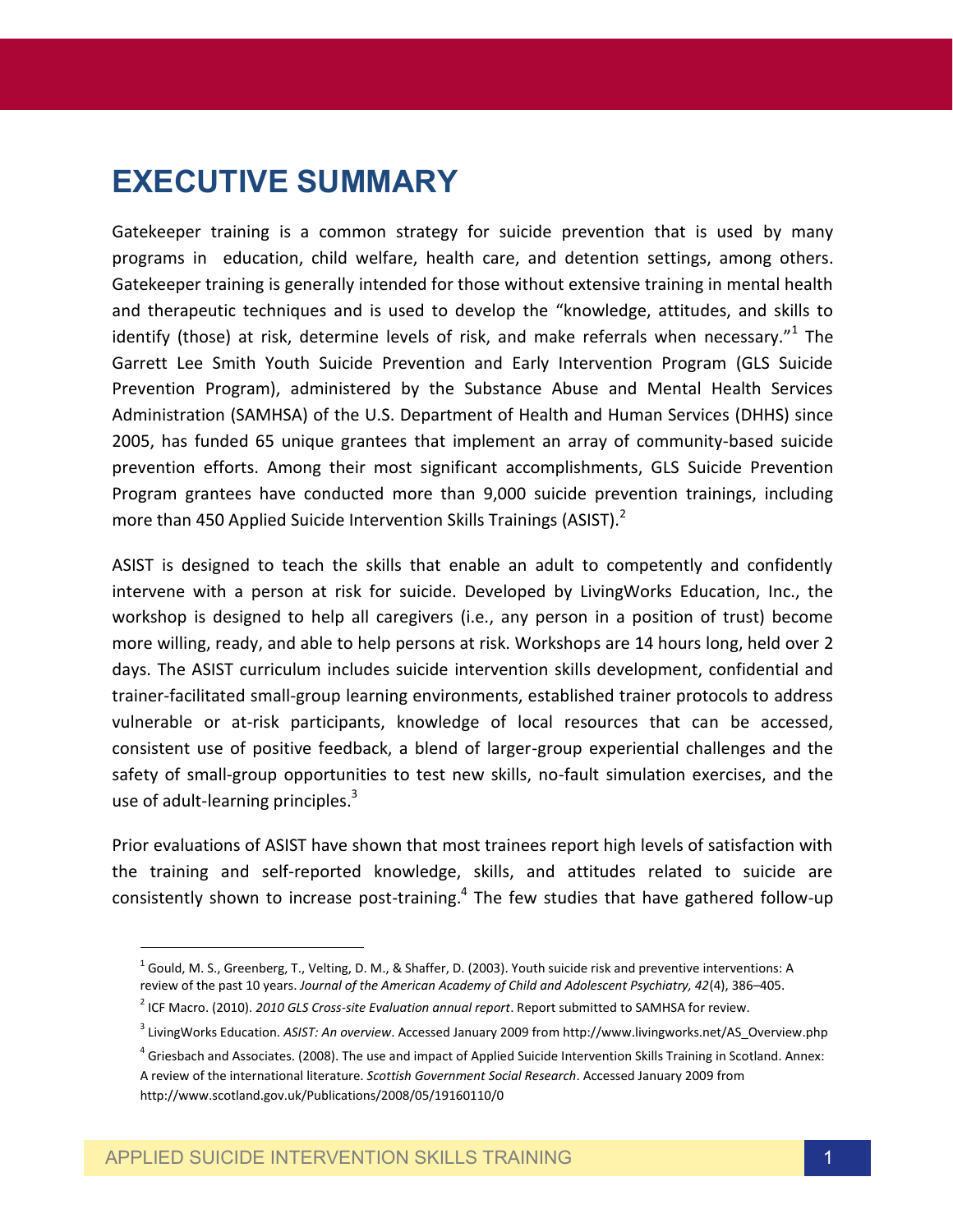information suggest that improved knowledge and attitudes are maintained, with some decrease in comfort discussing suicide. Although most evaluations reported increased intervention behavior after ASIST, when compared with pretraining behavior or a comparison group,<sup>5</sup> several reported no significant change in intervention behavior.<sup>6,7</sup> Interestingly, some evaluations reported increased interventions but decreased referrals.<sup>8</sup>

As part of an effort by the cross-site evaluation of the GLS Suicide Prevention Program to better understand the outcomes associated with commonly implemented gatekeeper trainings, 93 in-depth interviews conducted with gatekeepers 2 months following their participation in ASIST were compiled and analyzed. Participants were divided into two groups for the purposes of analyses: (1) mental health providers ( $n = 35$ ) and (2) non–mental health providers (n = 57). In addition, the most frequently reported professional roles were selected for distinct analysis and included school-based staff ( $n = 17$ ); a justice category comprising juvenile justice staff, police officers, and detention officers ( $n = 13$ ); child welfare staff ( $n = 11$ ); and military personnel ( $n = 10$ ). Those professional roles were also represented within the two primary categories; for example, school staff include both mental health and non–mental health staff. The qualitative interviews summarized in this report provide information about what trainees retain 2 months following an ASIST workshop; insight into key components and techniques that are most useful to trainees; and an understanding of how the training impacts awareness, communication, and interaction related to suicide and its prevention.

#### *Findings*

Approximately two-thirds of trainees reported learning the warning signs of suicide, and onehalf reported learning the ASIST intervention model. Participants particularly reported learning various components of the ASIST model, including asking directly about suicide and other specific questions to ask; safety planning; risk review; and making a referral. In addition to the model, one-half of participants reported learning effective communication techniques, such as active listening, building rapport, and employing a nonjudgemental approach to the topic of suicide. In addition, participants noted learning general information about suicide and mental health as well as common myths, attitudes, and experiences related to suicide.

<sup>5</sup> Rodgers, P. (2010). *Review of the Applied Suicide Intervention Skills Program.* Calgary, AB: LivingWorks Education, Inc. Retrieved October 18,2009, from [http://www.livingworks.net/userfiles/file/ASIST\\_review2010.pdf](http://www.livingworks.net/userfiles/file/ASIST_review2010.pdf)

<sup>&</sup>lt;sup>6</sup> Illich, P. (2004). Suicide intervention training outcomes study: Summary report. Waco, TX: Research Consulting Services.<br><sup>7</sup> Organizational Research Services. (2003). Youth suicide prevention program: Annual evaluatio *Evaluation of Program Training Workshops.* Retrieved July 11, 2009, from

http://www.yspp.org/downloads/about\_yspp/YSPP\_02-03\_Report.pdf<br><sup>8</sup> McAuliffe, N., & Perry, L. (2007). Making it safer: A health centre's strategy for suicide prevention. *Psychiatric Quarterly, 78*, 295–307.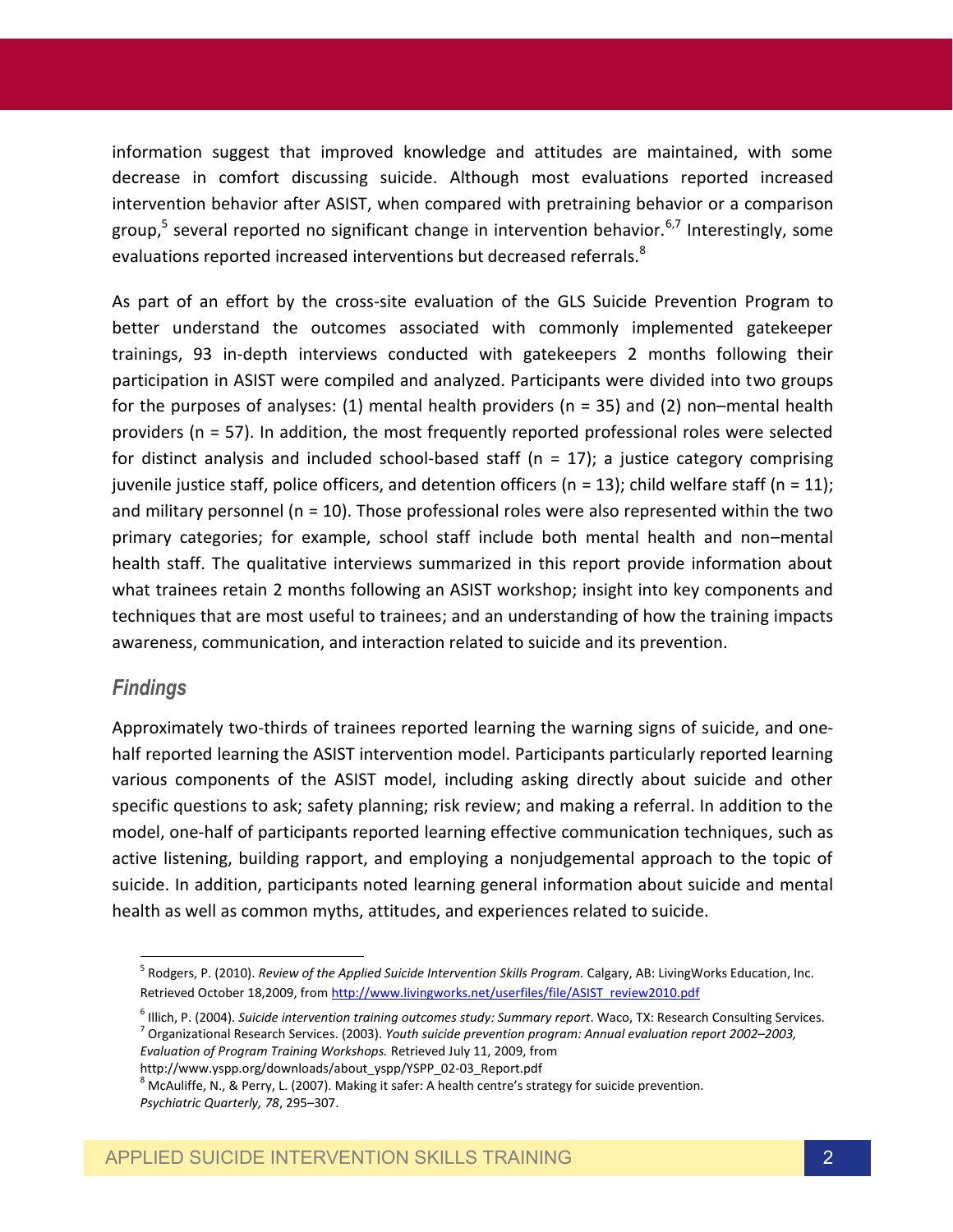After discussing what they learned, trainees were asked to describe how they had applied the information and skills learned in the training and to identify specific ways that their communication and interaction styles had changed. Participants reported five primary outcomes of the training: (1) increased self-efficacy; (2) heightened awareness; (3) improved communication skills; (2) sharing information with others; and (5) intervention, or engaging in some way with an individual at risk for suicide.

One-fourth of mental health and non–mental health staff reported intervening with individuals at risk for suicide. However, mental health staff were slightly more likely to report asking individuals directly about their suicidal ideation and conducting risk reviews. Non–mental health staff more commonly reported exploring invitations or informally checking in with individuals possibly at risk for suicide, creating safety plans, making referrals, and using the ASIST skills to provide support to their friends and families. One-third of respondents reported using their ASIST skill in other ways; for example, with nonsuicidal clients.

Improved self-efficacy was the most commonly reported outcome of the training. Threefourths of trainees, a slightly higher proportion of them mental health providers and child welfare staff, reported feeling more equipped and prepared to intervene and more comfortable with the topic of suicide. In addition, three-fourths of participants reported that the training heightened their awareness of the signs of suicide. Non–mental health providers, particularly military staff, most commonly reported this increased awareness and were much more likely to report taking the signs more seriously.

One-half of participants reported being more willing and able to communicate about suicide, explaining that they know what to say and how to say it. While mental health providers and school staff most commonly reported this outcome, non–mental health providers and military personnel were more likely to report applying more specific communication skills, including active listening, empathy, and patience. Finally, close to one-half of mental health and non– mental health providers reported sharing information with their colleagues; child welfare staff and military personnel reported doing so more often than the other groups and law enforcement/juvenile justice staff reported sharing information the least. Mental health providers were slightly more likely to report sharing information with their clients, clients' families, and the community; non–mental health providers, particularly military personnel, were much more likely to report sharing information with their friends and families.

Trainees recommended that the training be made accessible to as many individuals as possible and that refresher or *"tune-up"* sessions be periodically offered. Participants also commented that the training content should be made as applicable to the training population as possible,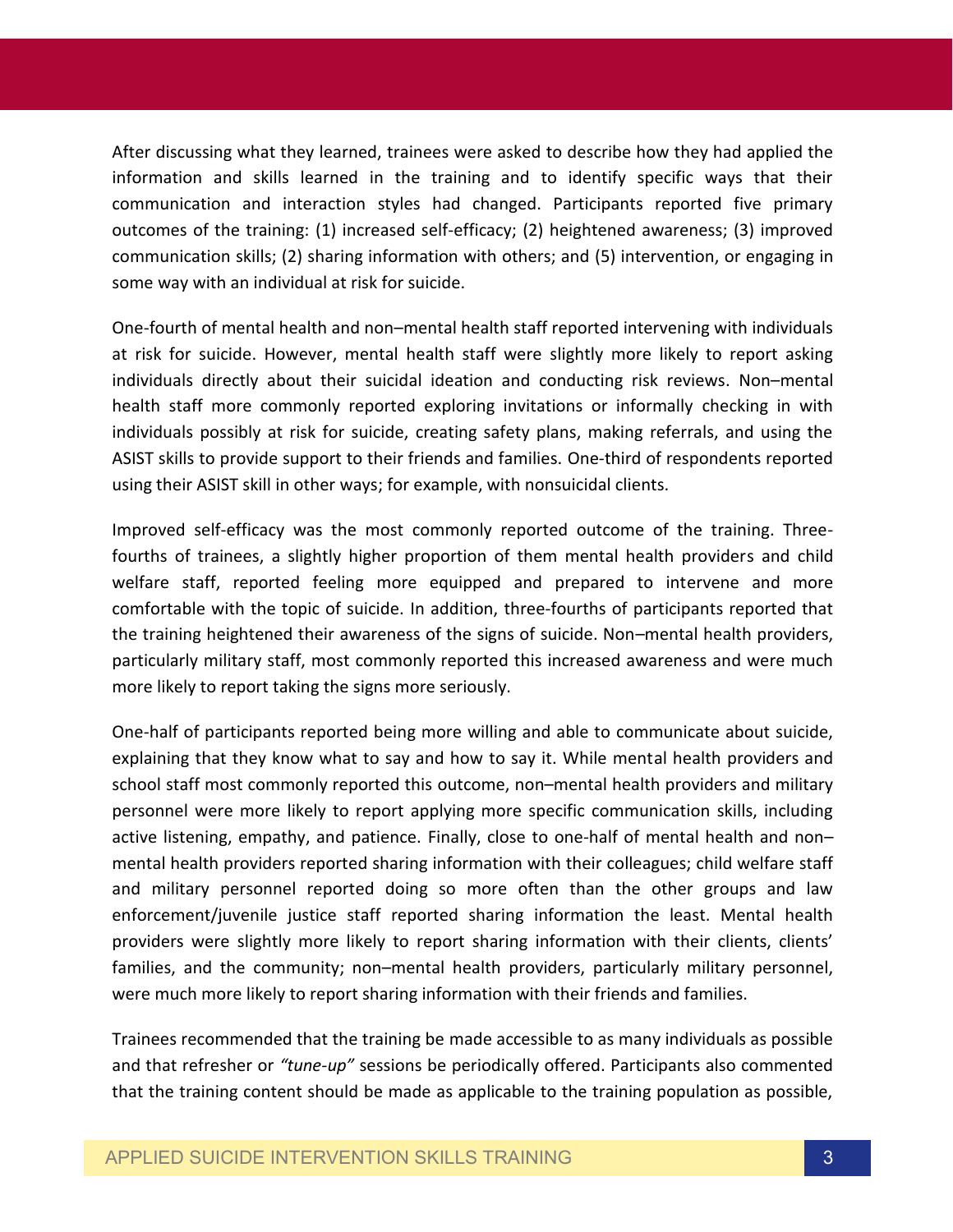with military, justice, and tribal respondents commonly highlighting this as a primary recommendation.

#### *Discussion*

It is clear that almost all participants, regardless of their role, found ASIST to be beneficial. Training components identified as most useful mirrored the information and skills acquisition most commonly mentioned by the different role-players; in other words, trainees remembered best the information and skills that they found to be most useful. For example, non–mental health staff identified warning signs and communication skills as most useful and named other largely interpersonal and relational components—including learning from the experiences of others, high-quality trainers, and specific questions to ask those potentially at risk for suicide. Mental health providers, on the other hand, reported that skills related to intervention were most useful; for instance, learning to ask directly about ideation and how to respond once suicidality is established. One likely explanation for this variance is that mental health providers were more likely to have been previously exposed to information on suicide and therapeutic techniques and instead found the intervention model to be new information. Another explanation is that mental health providers were more likely to expect to come into contact with suicidal individuals; thus, the specific response skills were the most memorable.

Following the training, more than three-fourths of trainees reported that they felt equipped and prepared to intervene with potentially suicidal individuals. This self-efficacy was directly linked to the other training outcomes, particularly the increased willingness to discuss suicide and raise the awareness of others and the capacity to address suicide directly and intervene when necessary. Mental health providers were slightly more likely to report being more comfortable and more willing to discuss suicide, perhaps because they function in a role where they are expected to be knowledgeable about suicide and this training equipped them to more effectively apply the information. In addition, given that non–mental health staff frequently reported the utility of learning communication skills (e.g., active listening, patience, empathy), it is not surprising that they were more likely to report applying these skills. Military and justice staff were most likely to report using these other communication techniques, which suggests that this information might be lacking in their other professional education. Non–mental health staff were also much more likely to report sharing ASIST information with friends and family. It is unclear whether this finding is due to a newfound awareness of the urgency of the issue or because mental health providers did not attribute the content of their personal discussions to ASIST.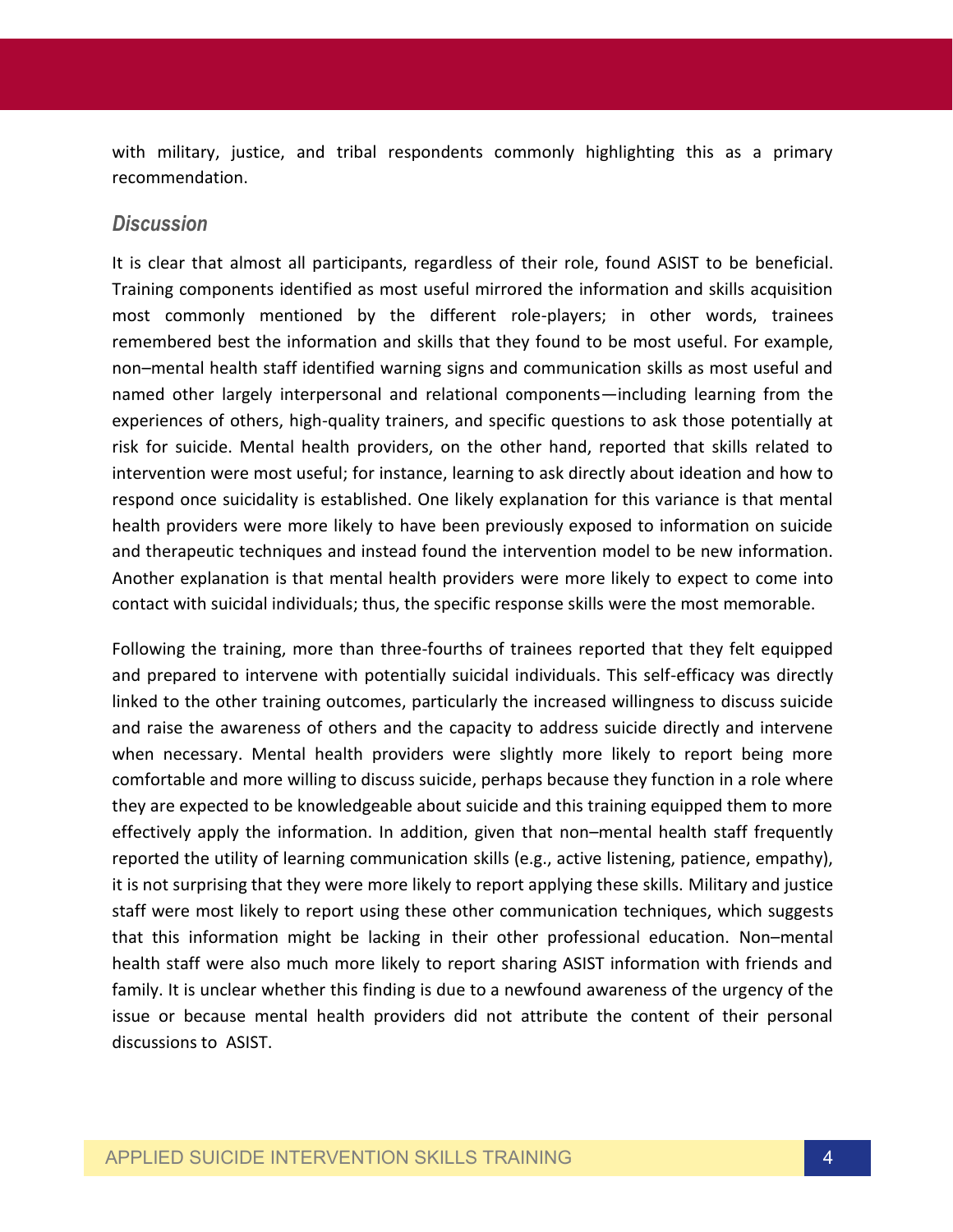While similar proportions of mental health and non–mental health staff reported asking individuals if they were suicidal and intervening with those who were suicidal, many more non–mental health respondents reported informally exploring suicidality without direct questioning. In addition, respondents from various professional roles reported slightly different response behaviors and, consistent with prior evaluations, generally noted fewer referrals than interactions with suicidal individuals. These findings present implications for further research and program development, including investigation into how trainees' knowledge retention and application evolve over time and how professional and personal contexts shape gatekeeper behavior and choices during intervention. In addition, differences between groups suggest ways that the training may be adapted to meet the diverse needs of attendees.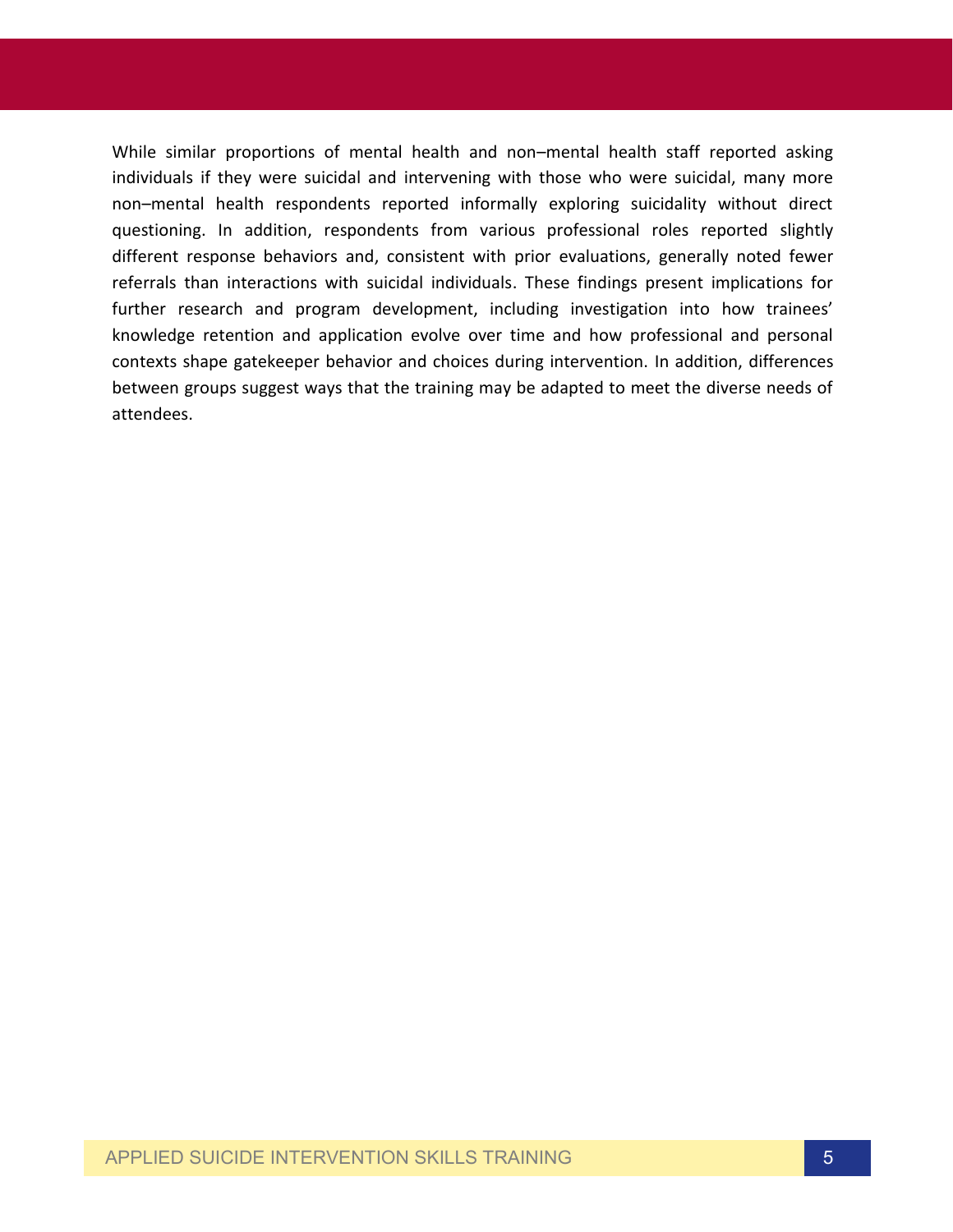## **INTRODUCTION**

Gatekeeper training is a common strategy for suicide prevention that is used by many programs in education, child welfare, health care, and detention settings, among others. Gatekeeper training is generally intended for those without extensive training in mental health and therapeutic techniques and is used to develop the "knowledge, attitudes, and skills to identify (those) at risk, determine levels of risk, and make referrals when necessary."<sup>1</sup> In other words, if individuals are trained to identify suicide risk and ensure that the at-risk individual receives professional mental health care and/or other support services, then suicide attempts and mortality will decrease. The evaluation results from gatekeeper trainings have been mixed. While some studies have found increases in trainee knowledge and self-efficacy,  $9^9$  as well as increased referrals of at-risk students, $10$  other studies have found that post-training suicide identification behavior improves only in those who were already discussing suiciderelated issues with youths, with no effect on overall levels of identification and referral.<sup>11</sup>

The Garrett Lee Smith Youth Suicide Prevention and Early Intervention Program (GLS Suicide Prevention Program), administered by the Substance Abuse and Mental Health Services Administration (SAMHSA) of the U.S. Department of Health and Human Services (DHHS) since 2005, has funded 65 unique grantees that implement an array of community-based suicide prevention efforts. Among their most significant accomplishments, GLS Suicide Prevention Program grantees have conducted more than 9,000 suicide prevention trainings, including more than 450 Applied Suicide Intervention Skills Trainings (ASIST).<sup>2</sup> As part of an effort by the cross-site evaluation of the GLS Suicide Prevention Program to better understand the outcomes associated with commonly implemented gatekeeper trainings, in-depth interviews with gatekeepers recently trained in ASIST were compiled and analyzed. The qualitative interviews summarized in this report provide information about what trainees retain 2 months following an ASIST workshop; insight into key components and techniques that are most useful to trainees; and an understanding of how the training impacts awareness, communication, and interaction related to suicide and its prevention.

 $\overline{a}$ 

<sup>9</sup> Schut, J., & Lockman, J. (2009, January). *Tennessee's Statewide Gatekeeper Training: Preliminary Outcomes and Lessons Learned.* Presentation at the at the Garrett Lee Smith Suicide Prevention Program Grantee Meeting, Phoenix, AZ.

<sup>10</sup> *Evaluation of QPR training, January 2007– March 2008*. University of Buffalo. Accessed November 15, 2009, from http://www.qprinstitute.com/

<sup>&</sup>lt;sup>11</sup>Wyman, P. A., Brown, C. H., Inman, J., Cross, W., Schmeelk-Cone, K., Guo, J., et al. (2009). Randomized trial of a gatekeeper program for suicide prevention: 1-year impact on secondary school staff. *Journal of Consulting and Clinical Psychology, 76*(1), 104–115.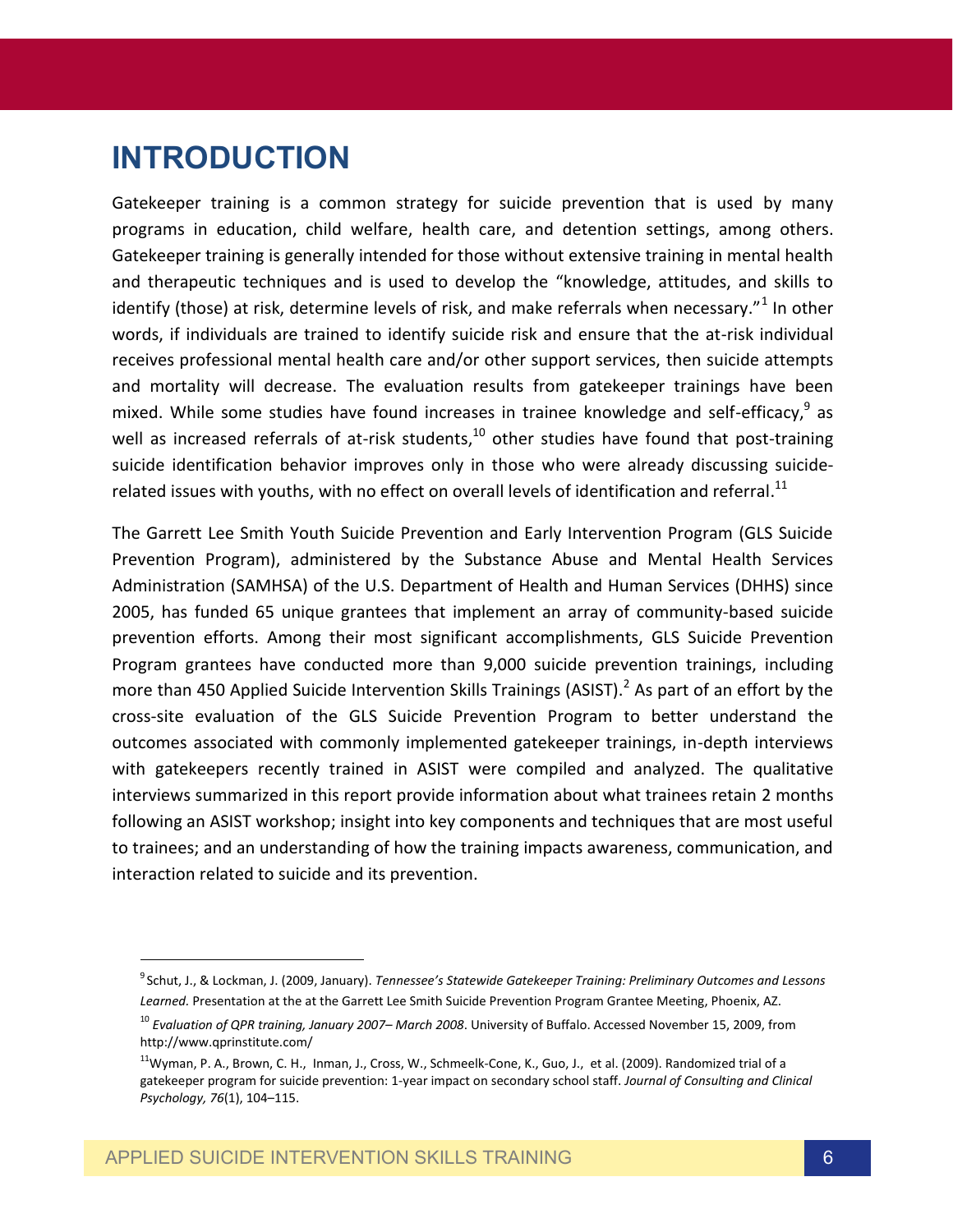ASIST is designed to teach the skills that enable an adult to competently and confidently intervene with a person at risk for suicide. Developed by LivingWorks Education, Inc., the workshop is designed to help all caregivers (i.e., any person in a position of trust) become more willing, ready, and able to help persons at risk. The workshop is for all caregivers including mental health professionals, nurses, physicians, pharmacists, teachers, counselors, youth workers, police and correctional staff, school support staff, clergy, and community volunteers.

Workshops are 14 hours long, held over 2 days. The ASIST curriculum includes suicide intervention skills development, confidential and trainer-facilitated small- group learning environments, established trainer protocols to address vulnerable or at-risk participants,

knowledge of local resources that can be accessed, consistent use of positive feedback, a blend of larger- group experiential challenges and the safety of small-group opportunities to test new skills, no-fault simulation exercises, and the use of adult learning principles.<sup>3</sup>

Prior evaluations of ASIST have shown that most trainees report high levels of satisfaction with the training, with few negative experiences.<sup>4</sup> Self-reported knowledge, skills, and attitudes related to suicide are consistently shown to increase post-training, which is reinforced by studies that have directly measured these outcomes. The few studies that have gathered follow-up information suggest that improved knowledge and attitudes are maintained, with some decrease in comfort discussing suicide. Although most evaluations reported increased intervention behavior after training, when compared with pre-training behavior or a comparison group, <sup>5</sup> several reported no significant change in intervention

### *ASIST LEARNING MODULES*

- **PREPARING: Sets the tone, norms, and expectations of the learning experience**
- **CONNECTING: Sensitizes participants to their own and others' attitudes toward suicide**
- **UNDERSTANDING: Provides an overview of the needs of a person at risk—participants gain the knowledge and skills to recognize risk and develop a "safe plan" to reduce the risk of suicide**
- **ASSISTING: Presents a model for effective suicide intervention—participants develop their skills through observation and supervised simulation exercises in large and small groups**
- **NETWORKING: Generates information about resources in the local community—promotes a commitment by participants to transform local resources into**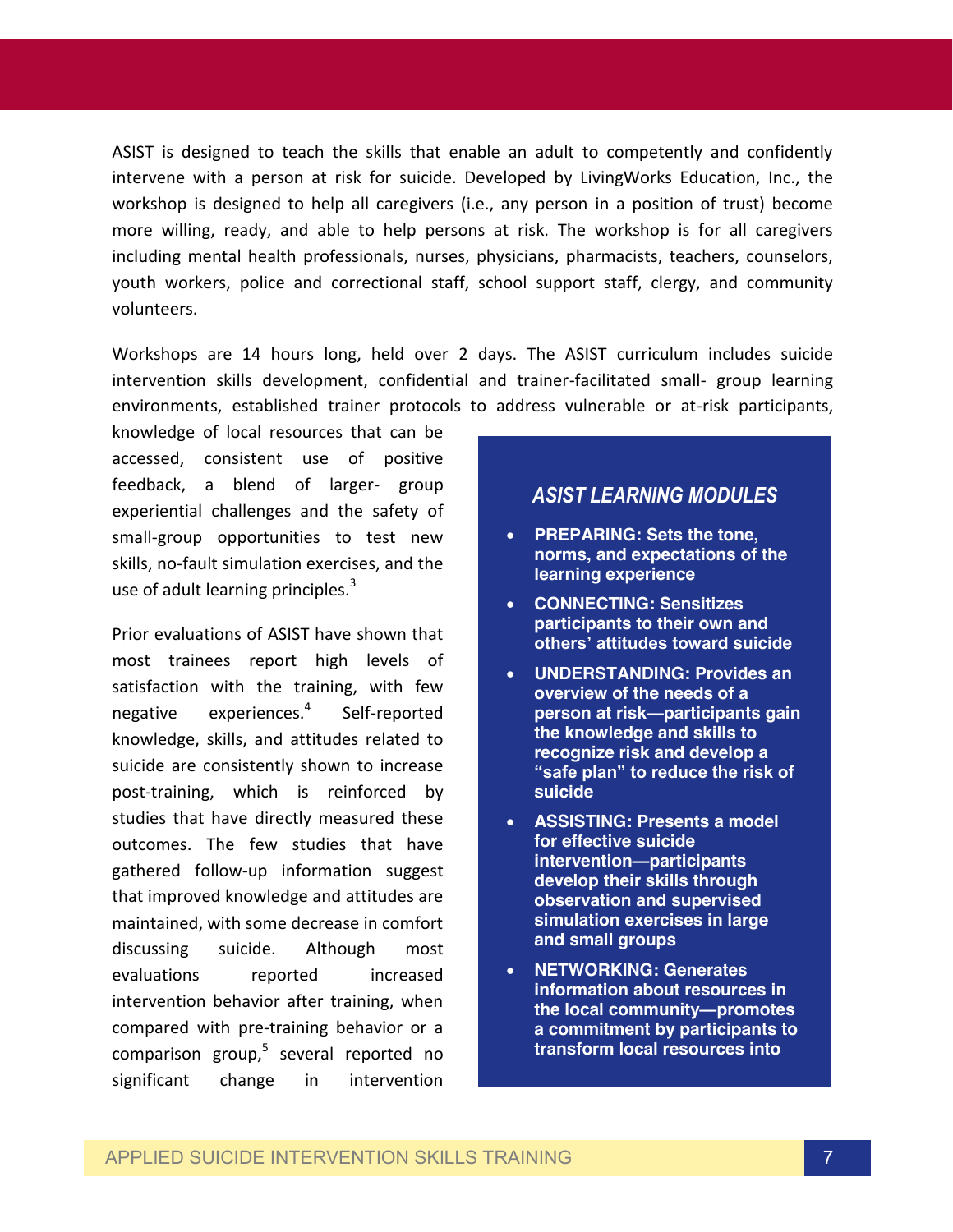behavior.<sup>6,7</sup> Interestingly, some evaluations reported increased interventions but decreased referrals; for instance, a Canadian hospital reported increased suicide identifications and assessments and fewer admissions 3 years following ongoing ASIST implementation (in combination with relevant protocols).<sup>8</sup>

Most prior research on ASIST has focused on immediate training outcomes with little qualitative data to provide a richer context and understanding of what information trainees report learning, which information was most useful, and how the knowledge and skills learned were applied. This report is intended to fill this gap in the research literature.

## **PURPOSE OF THIS REPORT**

The purpose of this document is increase understanding of trainees' knowledge retention and gatekeeping behaviors following ASIST. The trainings described in this report were implemented as part of the Garrett Lee Smith State/Tribal Program, and the data were collected through the cross-site evaluation of the GLS Suicide Prevention Program. The report first presents a summary of the knowledge and skills that trainees mentioned learning in the training and includes participants' reports about which training components and techniques were most useful to them. The report then highlights the ways in which trainees used and applied the information and skills from the training, includes respondent recommendations for future ASISTs, and concludes with a summary discussion of findings.

## **BACKGROUND**

This sample includes the perspectives of 93 individuals who participated in semistructured telephone interviews 2 months following their ASIST experience. Interview participants were gathered from 13 ASISTs, sponsored by 10 GLS State/Tribal grantees. In addition, one of the trainings was an ASIST training of trainers (TOT). Participants were divided into two primary roles for analysis, mental health providers ( $n = 35$ ) or non–mental health providers ( $n = 57$ ). In this way, a distinction could be made between those who might have some exposure to or experience with issues surrounding mental health as well as some training in therapeutic technique and those who would not necessarily be expected to have that experience or exposure. The most commonly reported professional roles were selected for distinct analysis; each of these roles included 10 or more participants. These include school-based staff ( $n = 17$ ); a justice category comprising juvenile justice staff, police officers, and detention officers (n = 13); child welfare staff ( $n = 11$ ); and military personnel ( $n = 10$ ). These professional roles are also represented within the two primary categories; for example, school staff include both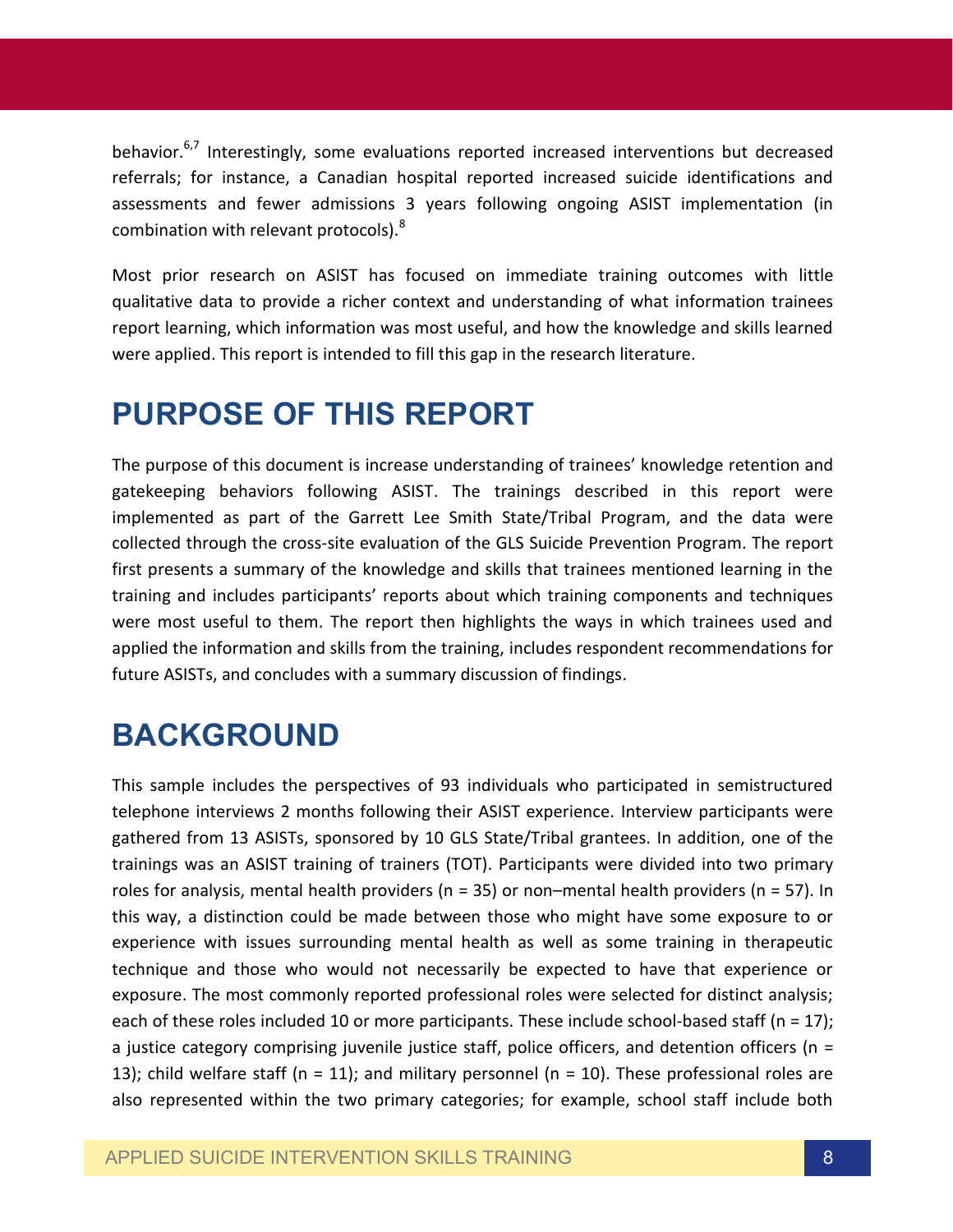mental health and non–mental health staff. For further information on the types of professionals included in each category, and for information on analytical methods, please refer to the Appendix.

## **TRAINING CONTENT**

*Trainees most frequently reported learning the warning signs of suicide, as well as the ASIST intervention model. Participants particularly reported learning various components of the ASIST model, including asking directly about suicide and other specific questions to ask; creating a safety plan; reviewing risk; and making a referral. In addition to the model, participants reported learning effective communication techniques; general information about suicide and mental health; and common myths, attitudes, and experiences related to suicide.* 

All trainees were asked to describe the knowledge and skills that they learned in ASIST, which

are presented in this section in the order of most frequently reported. Respondents most commonly reported learning the warning signs of suicide, with approximately two-thirds of mental health and non–mental health staff reporting learning this information. For example, participants reported learning the *"red flags"* of a person considering suicide, explaining that they learned to pick up on key phrases such as *"I'm not feeling that good, or I haven't been feeling that great lately, or I don't know what I'm going to be doing later, or I don't know how to take it."* 

The ASIST characterizes many verbal warning signs as *"invitations,"* or statements made by an individual to signal their pain and offer others an opportunity to respond. As one participant explained, ASIST reframed

*KNOWLEDGE AND SKILLS OBTAINED BY PARTICIPANTS, IN ORDER OF MOST FREQUENTLY REPORTED*

- **Warning signs of suicide**
- **ASIST model\***
- **Asking directly about suicide**
- **Communication techniques**
- **Specific questions to ask**
- **•** Safety planning\*
- **Exploring ambivalence\***
- **Risk review\***
- **Overview of suicide and mental health**
- **Myths and facts about suicide^**
- **Referring and resources**
- **Attitudes, experiences with suicide**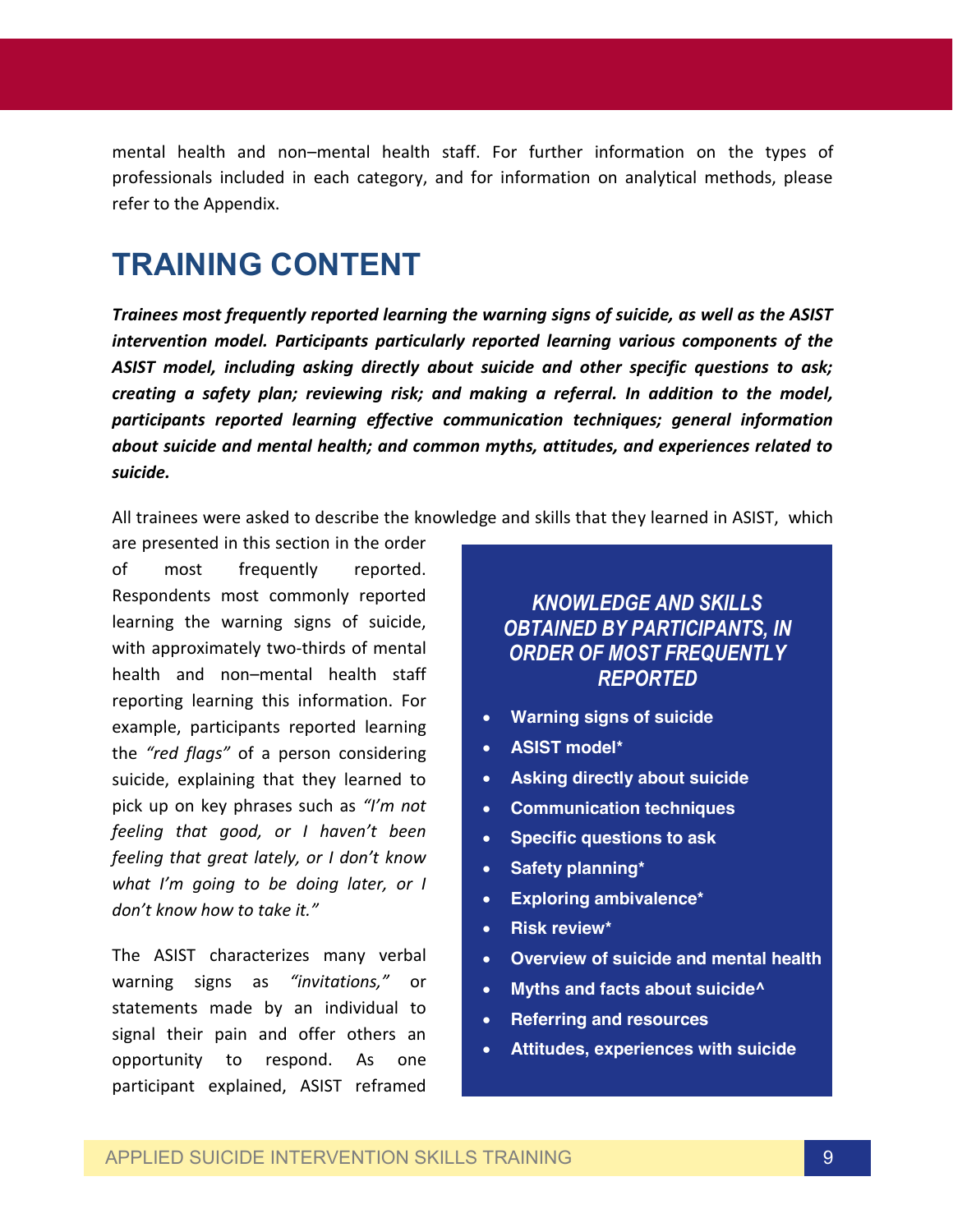the traditional discussion of warning signs in a way that encouraged trainees to view these signs or invitations as the first step of an intervention, thus necessitating their involvement.

Approximately one-half of the participants reported learning **a model for intervention that includes three phases** and **specific key questions** to ask an individual possibly at risk for suicide. Mental health providers more frequently referenced the ASIST model when discussing knowledge obtained in the training, as compared with non–mental health providers. The key features of the model reported include (1) identifying warning signs and invitations and asking directly about suicidal ideation; (2) exploring the individual's reasons for wanting to die and wanting to live, with a focus on the reasons to live, and reviewing their suicide risk; and (3) developing a safety plan and action steps to keep the individual safe and following up with the individual following the intervention. These concepts and phases will be described in greater detail in this section.

### **CONVERSATION MAP**

*"It's kind of like a map for a conversation to have with a suicidal person so that you know to go from point A to B and what questions to ask them, questions that let you know just how great the risk is, especially if there are firearms nearby, do they have a plan, all of those things that let you know just how serious the situation is … like you shouldn't leave them alone if they have certain risks, and it really taught what to say in a situation like that."*

When discussing the ASIST model, participants most commonly reported learning the concept of **asking an individual directly about whether they are considering suicide.** In general, mental health providers mentioned this particular concept somewhat more frequently than non–mental health providers and were also more likely to report this concept as being especially useful to them in their work. Among those working in the four main professional settings represented in this sample (schools, law enforcement, primary care, and military), school staff, including school-based mental health providers such as counselors and social workers, were the most likely to mention that they learned to ask directly about suicide. Similar proportions of mental health and non–mental health providers reported that they were previously reluctant to address suicide directly, either because they did not know how to introduce or adequately address the topic or for fear that it might encourage the option of suicide.

**Communication techniques were the next most frequently reported skill learned in the training,** with approximately one-half of participants and more than two-thirds of law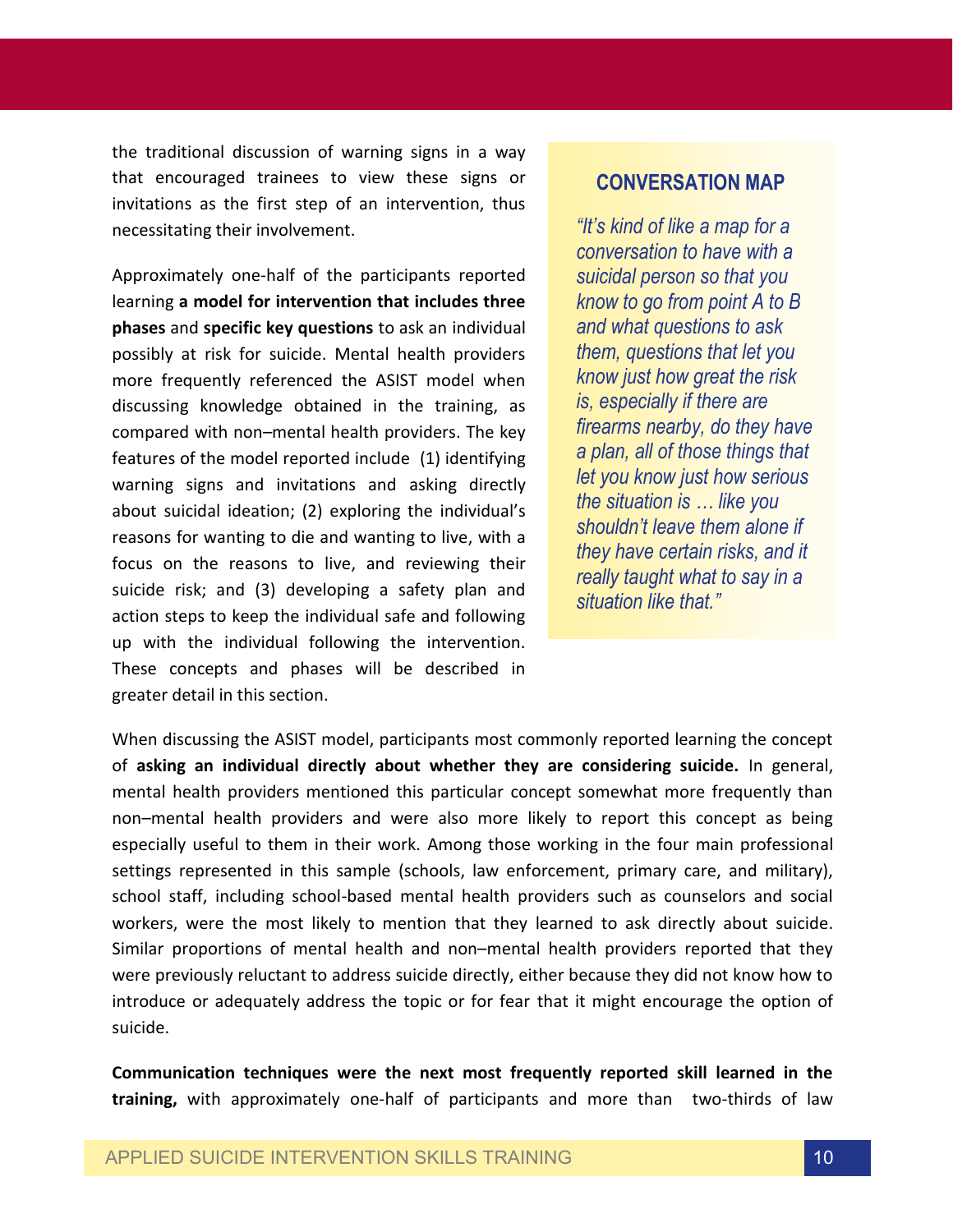enforcement and military personnel mentioning these skills. These techniques included active listening, building rapport, using appropriate language and terminology, empathy, and employing a nonjudgmental and normalizing approach to the topic of suicide. The concept and importance of active listening was the most commonly mentioned communication skill; for example, *"I learned a little bit more about how to really listen and how to be in someone's, in the midst of someone's pain with them, and then move forward from that."* Another participant reported that they were taught about the implications of commonly used expressions and descriptions of suicide (e.g., *"a person committed suicide"*) and alternate language to use. Participants also frequently mentioned that they learned *"a road map"* for how to have a conversation with an individual considering suicide and that ASIST taught specific questions to ask and *"what to say, what not to say."* As one participant explained, *"You were taught to ask like why they were thinking of doing this and if they had a plan, things like that. And I don't know that I would have felt comfortable asking that before."*

While "Are you thinking about suicide?" is a key question outlined by the ASIST model, about 40 percent of respondents noted that they learned to ask questions focusing on **exploring the individual's reasons for living and for dying,** as well as **risk review questions** intended to assess the individual's risk for suicide. In addition, a few participants mentioned learning *"CPR++"* a mnemonic to remember key risk assessment questions (Current plan for suicide, level of Pain, available Resources, as well as prior suicide attempts and prior receipt of mental health services). These risk-review questions as well as "*exploring ambivalence,"* the terminology used by ASIST to describe the discussion of reasons for living and dying, were mentioned more frequently by mental health providers.

Another ASIST component commonly reported by participants is in the last phase of the ASIST model, the "assist" phase. Developing a specific plan to keep the individual safe, including removal of lethal means and steps to take when feeling suicidal, was the skill most frequently mentioned when participants described this

### **UNDERSTANDING SUICIDALITY**

*"The most useful [component of the training] was to understand that it's okay to engage them in conversation … to explore a little more in depth on what they're feeling and what they see as a future. … I think everybody in their lives has valleys and peaks, and it's just kind of how they cope. Some people don't cope well with the valleys. And that's what this training showed, if you can get them past the crisis and get them some help, you can actually help these people."*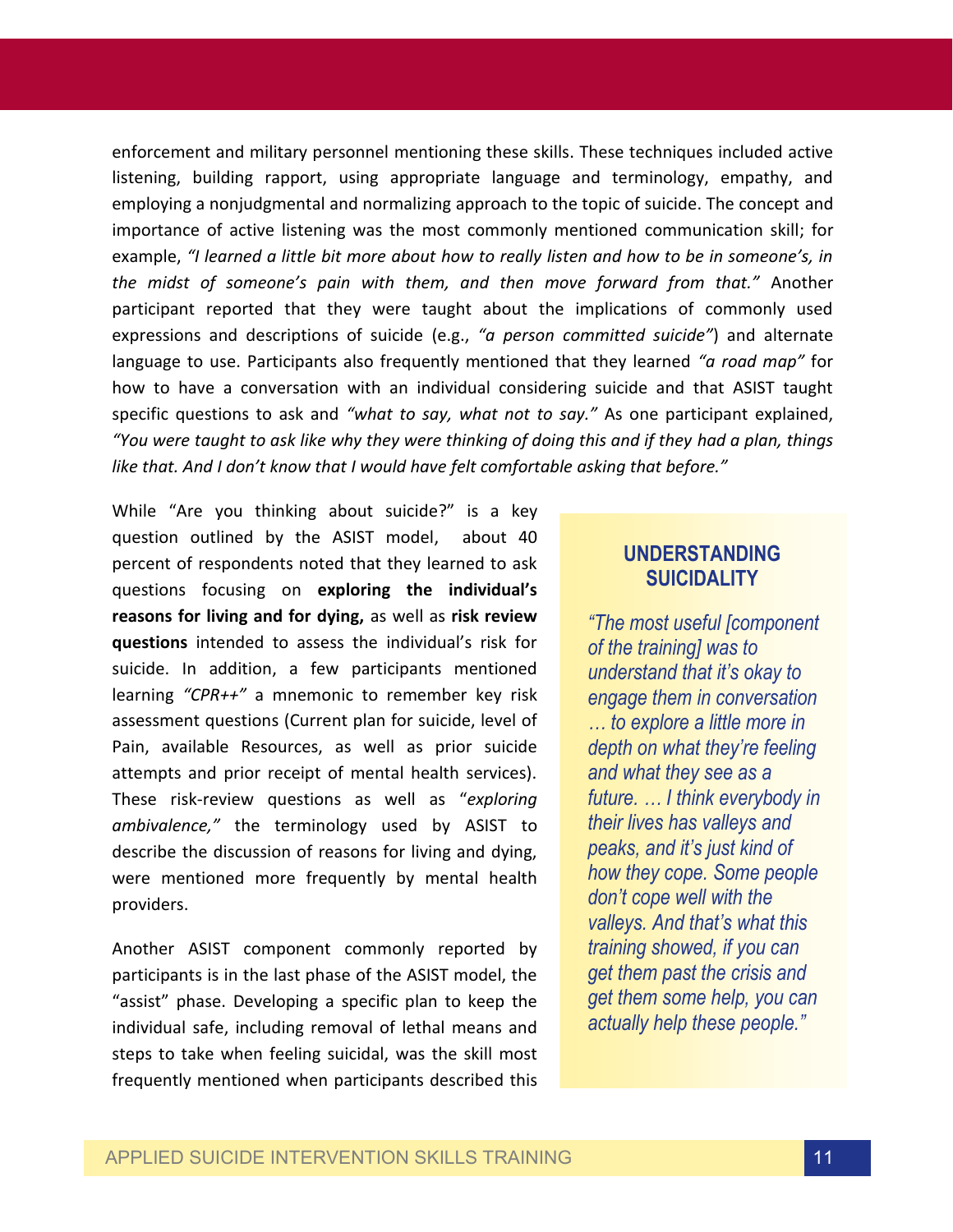### **NETWORKING**

*"I think one of the things that was most useful was the diversity of people who were at the training, they had school counselors, they had drug prevention counselors, police officers, and getting the different perspectives of all the people there and how they've dealt with the issue. I thought it was a good model for collaborating with other professionals … it helped me understand the perspective of different people who may deal with people who are having suicidal thoughts."*

phase; in general, mental health providers reported knowledge related to this phase more frequently than did non–mental health providers. For example, one respondent noted that *"you can even write it down, saying 'you're going to do this and I'm going to do this. And if you're having thoughts of suicide, you're going to call this person, and let's make sure you have the number on you at all times."*

Mental health and non–mental health providers reported learning statistics and **other overview information about suicide and mental illness** in relatively equal proportions (about one-third of respondents). As one participant explained, *"one of the main topics they really tried to hit on is that nobody is immune to it, it reaches across all people, all demographics, everyone."* However, non–mental health providers were more likely to report that **the training dispelled myths about suicide;** for example, that it is not dangerous to speak directly about suicide, and that most suicidal individuals do not want to die.

Participants also reported learning to make a referral, as well as the **referral resources available** to them locally, statewide, and nationally. Participants explained that they were taught to identify formal and informal resources available to the individual and to involve friends and family as a support system:

*"As far as the ASIST model goes, a lot of different specific ideas as far as support or resources is trying to help people explore through the support on different levels, whether it was personal and friends and family, and even looking so much as far as*  to connections that we might have with a pet. And then connected also larger *community resources and being fairly new to my agency, it was kind of nice to, it was helpful to hear about other specific agencies that also were represented there and different ways that we could connect or refer people out to them. The National Suicide Crisis Line that we got information for that I wasn't aware of, a lot of just specific resources."*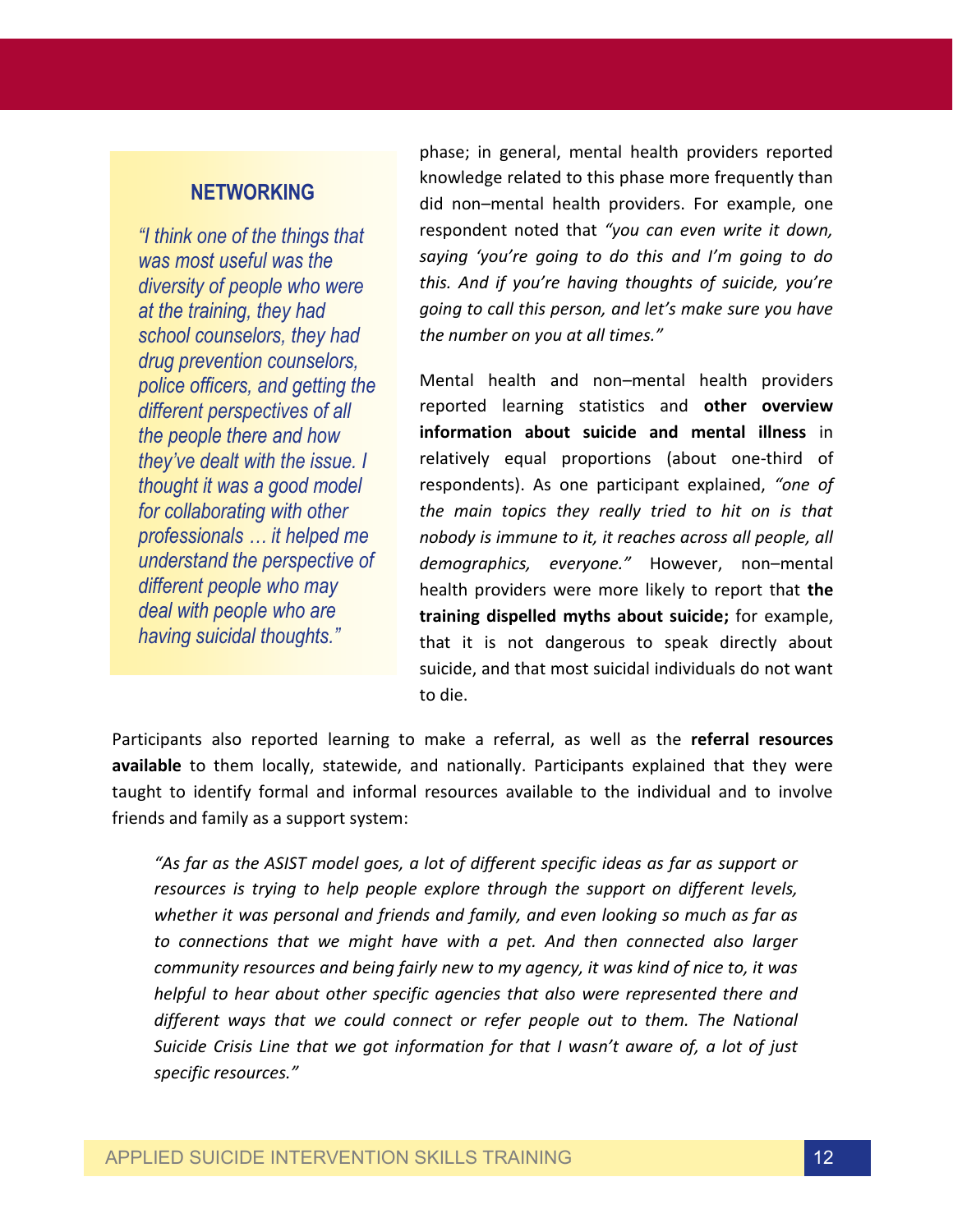Along those lines, participants reported learning a great deal from other individuals in attendance, particularly when diverse service sectors were represented at the training as it afforded the opportunity to learn from the **experiences, attitudes, and approaches of other trainees**. As one participant noted, *"seeing other people's way of handling situations or dealing with things or the way they phrase things even, just seeing other people's techniques I think is useful as well."* Respondents also mentioned that the training encouraged networking among trainees, which subsequently facilitated referrals between community agencies and individuals.

Finally, the mental health respondents who attended the ASIST TOT reported learning skills related to training facilitation, such as *"how to present the material and how to interact with the groups that you're going to be training and how to cover the factual information in an interesting way."* In addition, participants reported learning to effectively facilitate the roleplay activity and provide effective feedback:

*"I learned how to give positive feedback and to kind of take a nonjudgmental stance when people are putting themselves out there, taking risks and saying what they would do, that you don't really refuse anything because the person is acting in good faith and they're trying to help. So rather than correcting people, you sort of work their idea into the training. They were very positive, neutral or really positive, so that was helpful."* 

#### *Useful Training Techniques*

*All participants, regardless of role, reported that the role-play exercises were most beneficial. However, mental health and non–mental health staff endorsed other components to differing degrees. Non–mental health providers reported that learning the warning signs of suicide, having knowledgeable and skilled trainers, and learning from how others approached the issue of suicide were most useful. Mental health providers reported that learning to ask directly about suicide, learning how to respond to an individual following their disclosure of suicidal ideation, and the ASIST intervention model in general were most useful.*

After respondents discussed the knowledge and skills presented by the training, they were asked to identify the components (e.g., knowledge or skills) and techniques (e.g., training activities or ways of teaching) that were most useful to them in their personal and professional lives. More than one-half of trainees reported that **the role-play exercises were most beneficial,** explaining that role-play allowed them to practice their skills and thus feel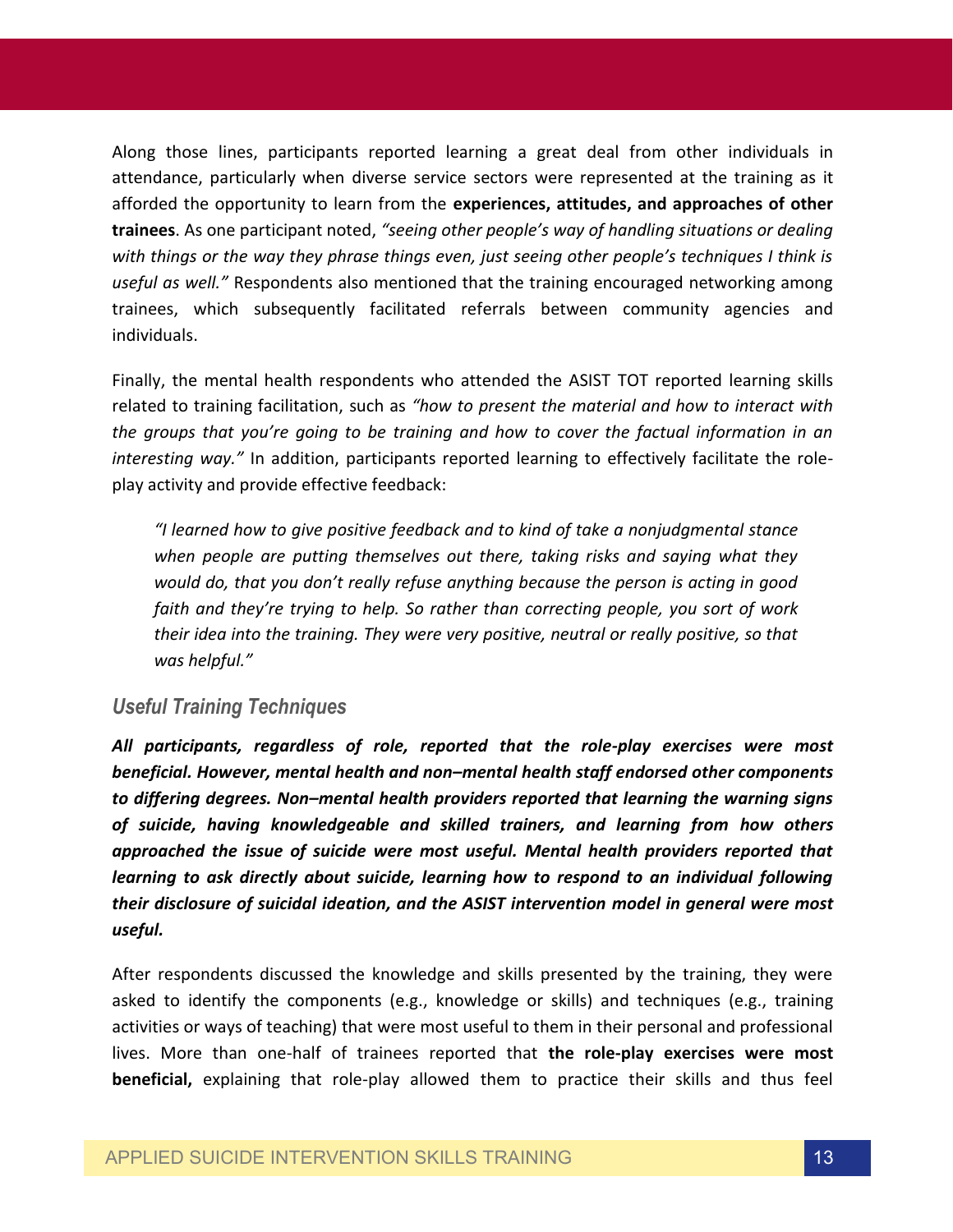confident about their ability to intervene; desensitized them to asking directly about suicide; and helped them to learn from the variety of ways that other trainees approached a situation requiring suicide intervention: *"I think it's really beneficial to watch how other people learn and react in similar situations."* In addition, because trainees were asked to play both the role of the intervener and the role of the suicidal individual, respondents commented that it was helpful to experience the intervention from opposite perspectives.

While mental health and non–mental health providers both reported role-play as the most useful component of ASIST, the two groups endorsed other components to differing degrees. Table 1 provides a list of commonly reported techniques and training components and how they were ranked by trainees. The training components are discussed in the Training Content section of this report, while descriptions of the training techniques follow. Non–mental health providers reported that learning the warning signs of suicide, having knowledgeable and skilled trainers, and learning from how others approached the issue of suicide were most useful. Mental health providers, however, reported that learning to ask directly about suicide, learning how to respond to an individual following their disclosure of suicidal ideation, and the ASIST intervention model in general were most useful.

| <b>MENTAL HEALTH PROVIDERS</b>            | <b>NON-MENTAL HEALTH PROVIDERS</b>          |
|-------------------------------------------|---------------------------------------------|
| Role-play $(\sim 50 - 60%)$               | Role-play $(-50-60%)$                       |
| Asking directly $(\sim 30 - 40\%)$        | Warning signs $(-30-40%)$                   |
| Responding to ideation $(-20-30%)$        | Great trainers $(-20-30%)$                  |
| ASIST model $(\sim 20-30\%)$              | Approach/experience of others $(-20-30%)$   |
| Small group discussions $(\sim 10-20\%)$  | Specific questions to ask $(-20-30%)$       |
| Variety of training techniques (~10-20%)  | Communication skills $(\sim 20-30\%)$       |
| Specific questions to ask $(-10-20%)$     | directly $(\sim 20 - 30\%)$                 |
| Good trainers $(-10-20%)$                 | Wallet card/materials $(-10-20%)$           |
| Approach/experience of others $(-10-20%)$ | ASIST model $(-10-20%)$                     |
| Communication skills $(-1-9%)$            | Responding to ideation $(-10-20%)$          |
| Exploring ambivalence $(-1-9%)$           | Small group discussions $(\sim 10-20\%)$    |
| Wallet card/materials $(-1-9%)$           | Variety of training techniques $(-10-20%)$  |
| Warning signs $(-1-9%)$                   | Exploring ambivalence $(-10-20%)$           |
|                                           | Overview/understanding of suicide $(-1-9%)$ |

**TABLE 1: USEFUL TRAINING TECHNIQUES AND COMPONENTS, IN ORDER OF MOST FREQUENTLY REPORTED**

With regard to training techniques used, participants highlighted the **interactive nature of the training,** especially the **small-group discussions** in addition to the role-play activities: *"Being*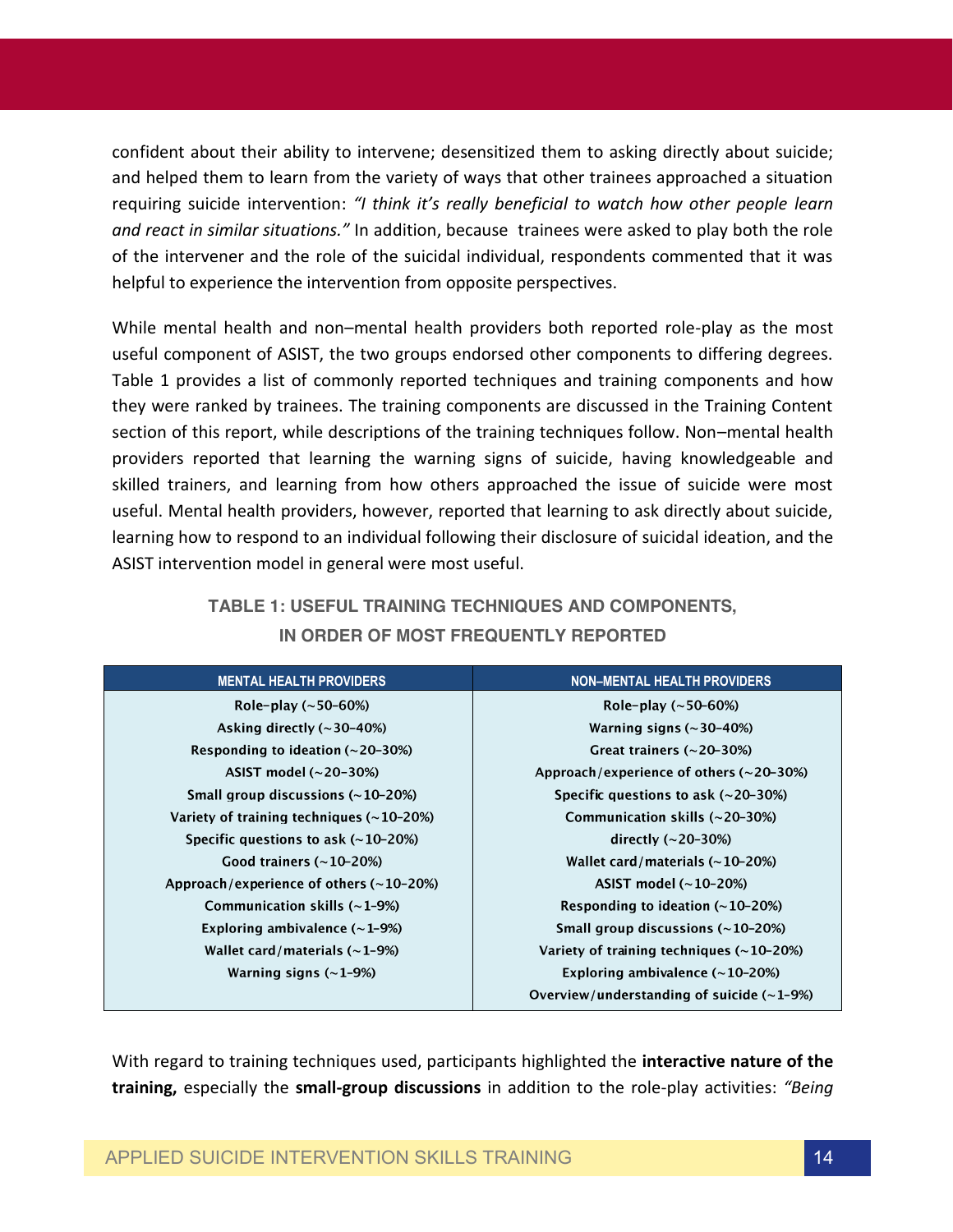### **SMALL GROUPS**

*"I think it was nice that we were in smaller groups because it helped us feel more comfortable, especially with some of the role-playing and having other people share their experiences to help us learn some of the other warning signs and things that people might say about having suicidal ideations."*

*interactive is a lot better than reading 3,000 pages of text and then taking a test ... if you're in the right frame of mind and you're participating, if everybody's involved, I do believe it opens you up for better learning and better comprehension of the class."* The small groups reportedly allowed participants to share their experiences, discuss training concepts, and practice intervention skills. Participants also highlighted the **variety of techniques and activities** used in the training and the fact that they appealed to various learning styles: *"Between videos, PowerPoints, overheads, and hands on with the workbook, discussion, and also listening, I think it applied to a lot of different learning styles, which I thought was beneficial."*

**The trainers themselves** were also named during the discussion of helpful training components, with respondents reporting that they particularly appreciated trainers being

knowledgeable; being open to questions; providing clear and thorough instruction; sharing personal experiences; modeling techniques and giving encouraging feedback; and establishing a comfortable and safe learning environment. As one participant explained, *"You know, they were really wonderful about strength based, building on those strengths that we already have. They gave us a lot of feedback and wonderful support about what we already had and were focusing on how to help us build that into something that was a little more effective. So I really liked it a lot."* Another observed how the trainers shaped the structure and dynamic of the group:

*"Both of them were very knowledgeable, they were also really interactive, they were tuned in to the group. They were very sensitive to the possibility that there would be people in the room that had experienced suicide in their* 

#### **WALLET CARDS**

*"We did get these pocket cards … the back has the whole model on there … and then it has [warning] signs or invitations to pick up on; and it talks about risk review, how you decide where they're at; and ideas for [a] the safe plan … and a little section of different resources like informal meeting, family, friends, personal connections … so it's a nice handy thing to refresh your memory."*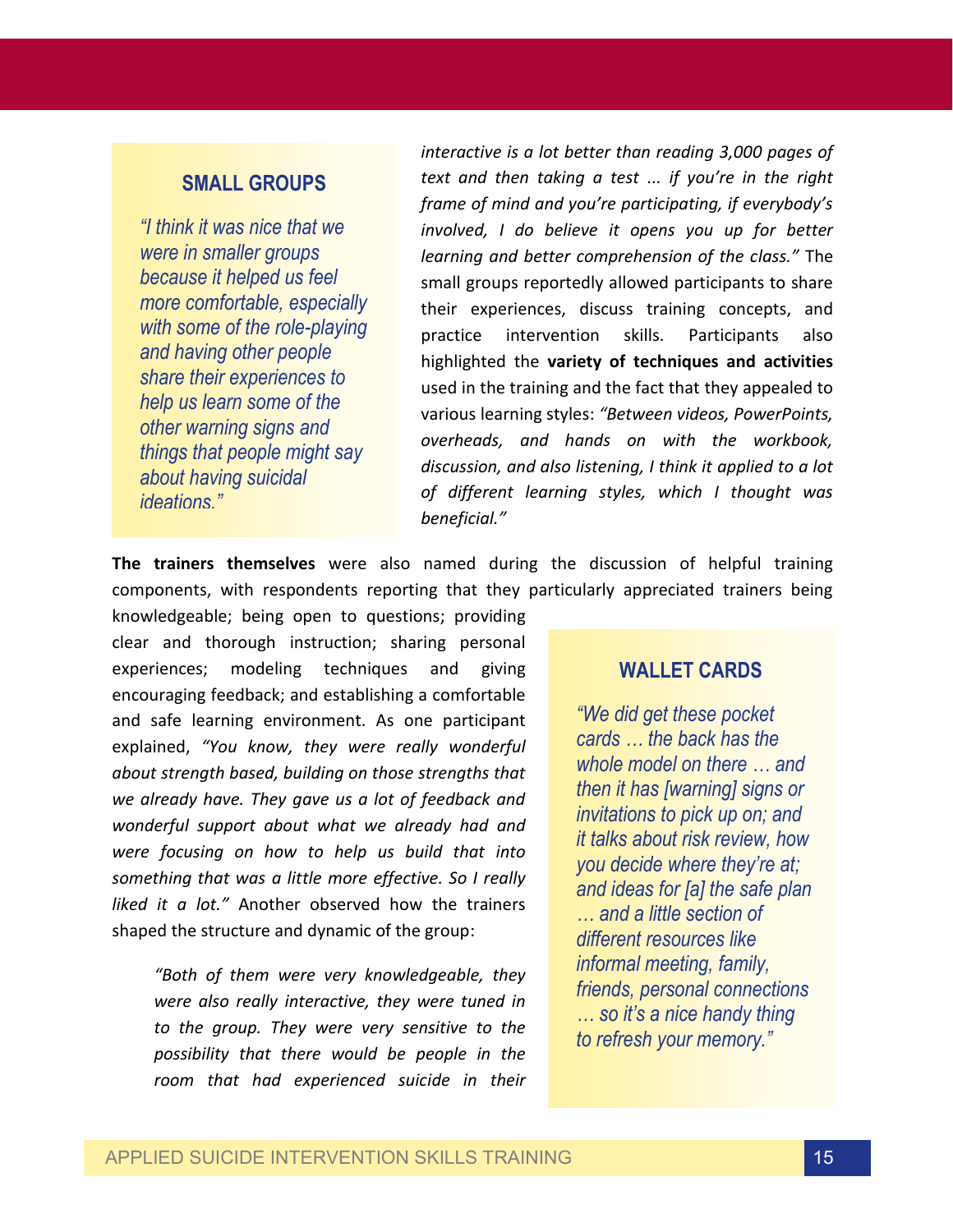*personal lives, either felt suicidal themselves or did attempts or lost someone possibly. So they were really tuned into that, and I think mostly just that they were well organized and interactive and well structured with the training. There was a lot of good balance of didactic presentation and interactive discussion and some exercises."* 

Finally, several mentioned **materials used or distributed during the training,** including the wallet cards summarizing the intervention model; PowerPoint slides; referral resource information; video vignettes; and the ASIST workbook, described by one participant as *"very colored and very interesting, and it wasn't just a bunch of words. It was diagrams and statistics and stuff like that."* Respondents most frequently remarked upon the wallet card, reporting that they are an easily referenced summary of the ASIST model and provide step-by-step intervention instructions. Participants further explained that the wallet cards increased their confidence, as they were taught that they could refer to them in situations involving at-risk individuals: *"[the wallet card] really helps because I can take it out and know each step to do and I don't feel like I'm just freaking out and not knowing what to do with somebody who is feeling like that."*

### **TRAINING IMPACTS**

*Trainees were asked to describe how they had applied the information and skills learned in the training and to identify specific ways that their communication and interaction styles had changed. Participants reported five primary outcomes of the training: (1) increased selfefficacy; (2) heightened awareness; (3) improved communication skills; (4) sharing information with others; and (4) intervention (i.e., engaging in some way with an individual at risk for suicide).* 

#### *Intervention, Assessment, and Support*

*Trainees reported intervening with suicidal individuals in equal proportion across roles. However, mental health staff were more likely to report asking individuals directly about their suicidal ideation and conducting risk reviews. Non–mental health staff more commonly reported exploring invitations or informally checking in with individuals possibly at risk for suicide; creating safety plans; making referrals; and using the ASIST skills to provide support to their friends and families. Participants also reported using their ASIST skills in other ways, for example, with nonsuicidal clients.*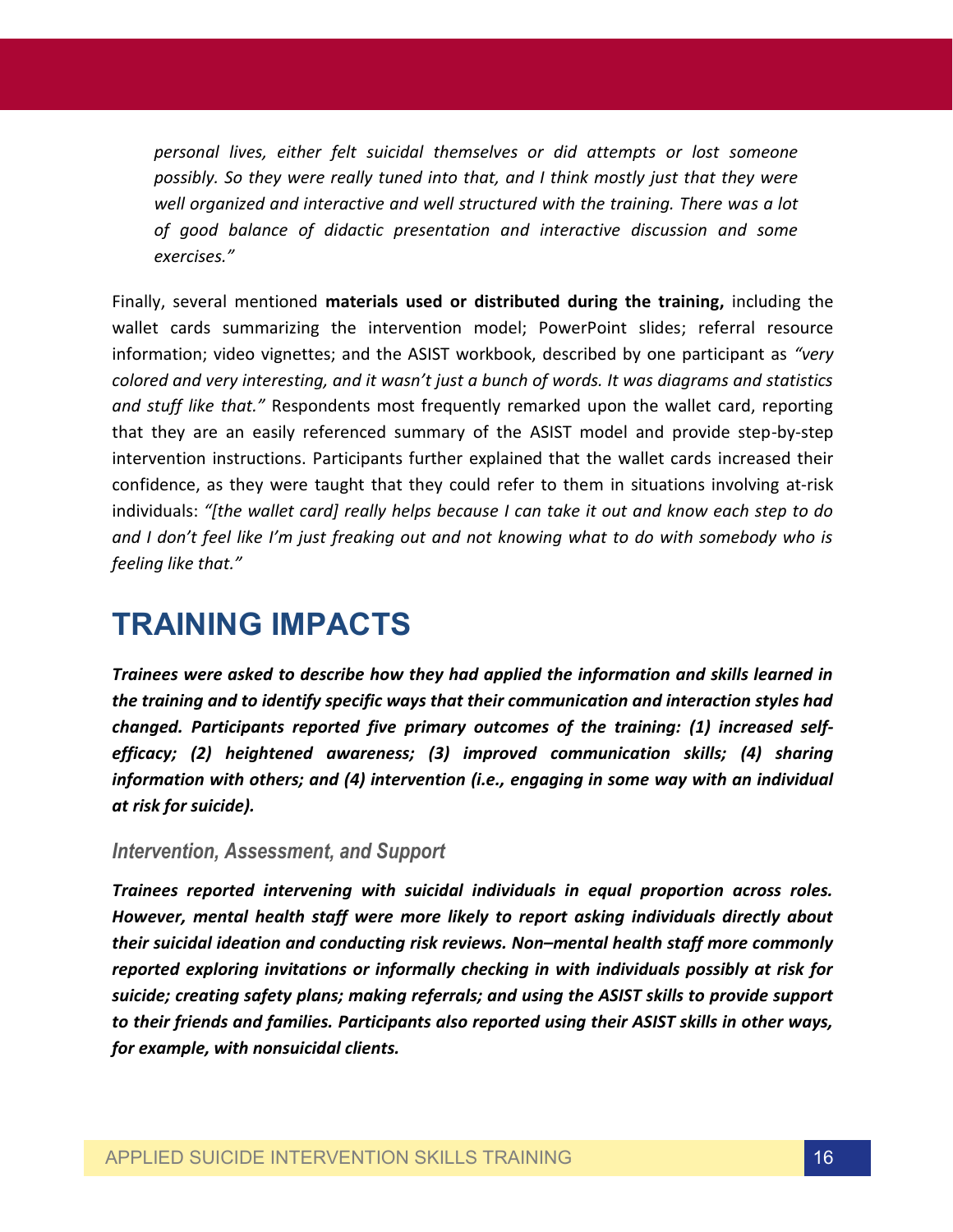For the purposes of this report, we are including any reported engagement with an individual due to a concern that they may be at risk for suicide under the Intervention heading. Table 2 presents the proportion of respondents who mentioned these intervention behaviors.

### **TABLE 2: PARTICIPANTS REPORTING ENGAGING WITH AN INDIVIDUAL POSSIBLY AT RISK FOR SUICIDE**

| <b>TRAINING IMPACT</b>                        | <b>TOTAL</b><br>$(N = 93)$ | <b>MENTAL HEALTH</b><br><b>PROVIDERS</b><br>$(n = 35)$ | NON-<br><b>MENTAL</b><br><b>HEALTH</b><br><b>PROVIDERS</b><br>$(n = 57)$ | <b>SCHOOL</b><br><b>STAFF</b><br>$(n = 17)$ | <b>JUSTICE</b><br><b>STAFF</b><br>$(n = 13)$ | <b>CHILD</b><br><b>WELFARE</b><br><b>STAFF</b><br>$(n = 11)$ | <b>MILITARY</b><br><b>PERSONNEL</b><br>$(n = 10)$ |
|-----------------------------------------------|----------------------------|--------------------------------------------------------|--------------------------------------------------------------------------|---------------------------------------------|----------------------------------------------|--------------------------------------------------------------|---------------------------------------------------|
| Intervened with<br>suicidal<br>individual     | 20-29%                     | 20-29%                                                 | 20-29%                                                                   | 10-19%                                      | 30-39%                                       | 30-39%                                                       | 20-29%                                            |
| <b>Asked directly</b><br>about ideation       | 30-39%                     | 40-49%                                                 | 30-39%                                                                   | 40-49%                                      | $0 - 9%$                                     | 40-49%                                                       | 30-39%                                            |
| <b>Used ASIST</b><br>skills in other<br>ways  | $30 - 39%$                 | 30-39%                                                 | 30-39%                                                                   | 10-19%                                      | 10-19%                                       | 40-49%                                                       | 30-39%                                            |
| <b>Explored</b><br>invitations/<br>checked in | 20-29%                     | $0 - 9%$                                               | 30-39%                                                                   | 10-19%                                      | 20-29%                                       | 20-29%                                                       | 40-49%                                            |
| <b>Reviewed risk</b>                          | 10-19%                     | 20-29%                                                 | 10-19%                                                                   | 10-19%                                      | 10-19%                                       | 20-29%                                                       | 10-19%                                            |
| Made referral                                 | 10-19%                     | 10-19%                                                 | 20-29%                                                                   | 10-19%                                      | 20-29%                                       | 10-19%                                                       | 30-39%                                            |
| <b>Developed</b><br>safety plan               | $0 - 9%$                   | $0 - 9%$                                               | 10-19%                                                                   | $0 - 9%$                                    | $0 - 9%$                                     | 20-29%                                                       | $0 - 9%$                                          |

#### *Intervention*

Mental health and non–mental health staff reported **intervening with suicidal individuals** in equal proportions (approximately one-fourth of each group); however, those working in child welfare and law enforcement/juvenile justice settings reported intervening with suicidal youth in slightly higher proportions (approximatly one-third of each group). Participants reported engaging with individuals at the hospital after a suicide threat has been made; with youth in school; with youth in child welfare and juvenile justice residential facilities; with soldiers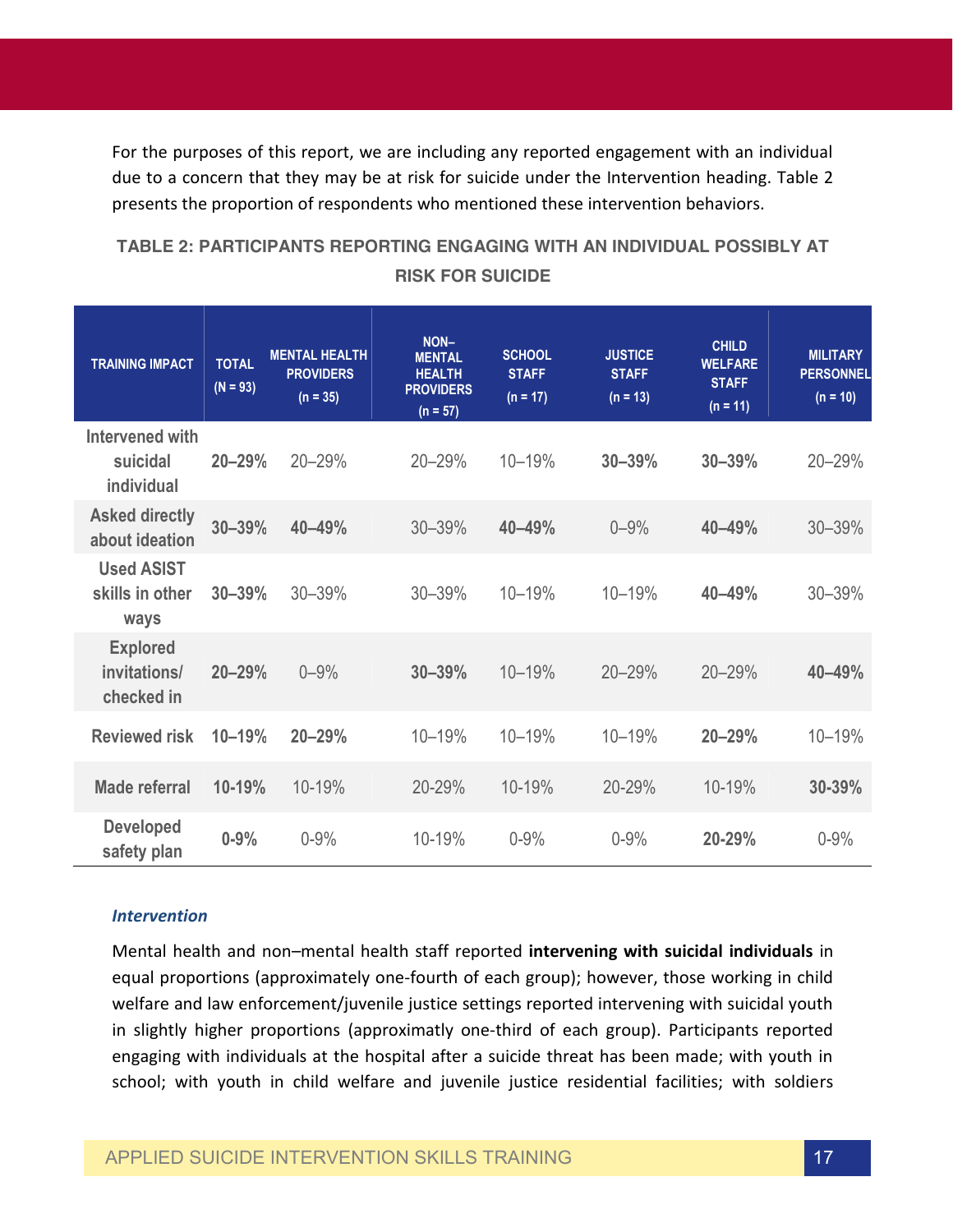deploying to or returning from combat; and with nonresidential youth and adult clients including youths in foster care independent-living programs or homeless youths. In addition, a few individuals explained that they did not directly intervene with a suicidal individual, but rather advised and assisted another intervener as a supervisor or friend: *"I helped a friend help another person through suicide. … And she was then able to take those tools that I shared with her from the training and it affected this other person's life."* Below, one participant described intervening with two youths at risk for suicide and how the training allowed them to better identify and respond to this youths:

> *"Well, one of the girls … she had made attempts before, and we were all very worried and didn't really know what to do … and now since I've*

#### **TALKING WITH YOUTH**

*"Some of the interviewing skills I learned, like how to get at the issues or the problems, I'm using that with the youth that I speak to. … It could be physical abuse, sexual abuse, just something that's going on with the family that's causing a problem. And being able to get at the problem in a way that allows the youth to share, that's the skill that I'm using the most right now."*

*gone to the training she came to me again and was doing the same thing, and so I just confronted her and I said 'are you thinking of killing yourself.' And I think when I asked her that, she was kind of startled because nobody had ever said it before. And when I talked about 'do you have a plan and how are you planning on doing it,' it kind of came out that she was mostly just reaching out for attention and she wasn't seriously thinking about it. … The other girl I had that I had to ask and kind of confront, she was thinking of killing herself and she did have a plan and everything. And then I was able to get the [crisis] team, and I was able to know to do that because of the training."*

Participants reported responding to suicidal ideation in a number of ways, including reviewing risk, developing a safety plan, and making a referral. Military personnel were most likely to report making a referral; among this group, proportion of referrals made was higher than the proportion of reported engagement with suicidal individuals. In addition, mental health staff were slightly more likely to report reviewing risk than non–mental health staff and slightly less likely to report making a referral. In addition, a relatively high proportion of child welfare staff reported using their safety planning skills. Below, two participants described intervening with individuals at risk for suicide and applying the steps learned in ASIST. One reported using the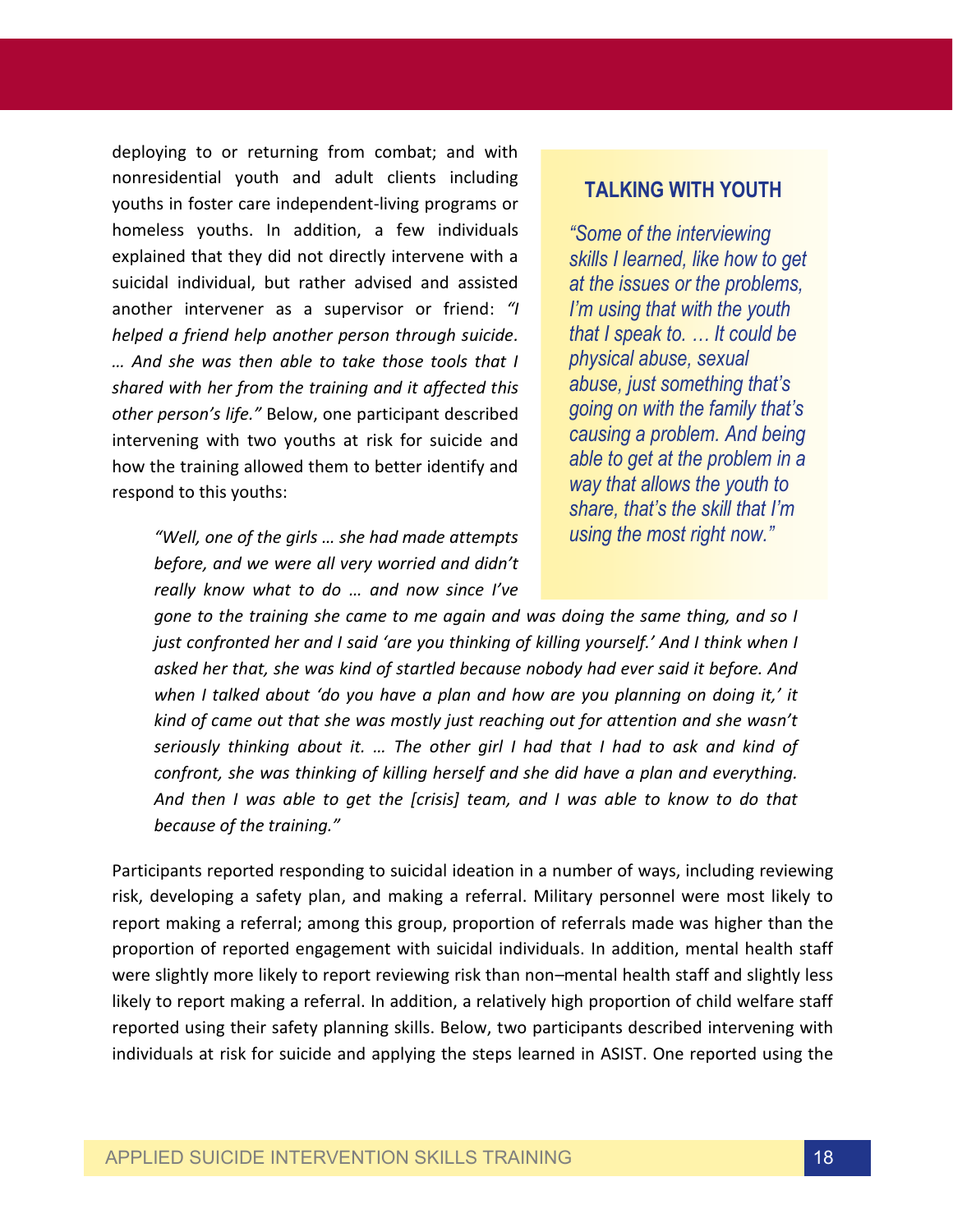ASIST wallet card to guide their intervention, while the other used the skills to assist a client with schizophrenia stay safe when voices were encouraging suicide:

*"I've had one girl who was definitely hurting herself, and so I said let's pull this card out and let's see what's happening and let's see what we can do. So I walked through the steps and asked her 'where are you at? What's going on?' And then we set up kind of a kind of an agreement, number one that she wouldn't do anything, the contract. I made sure that there was nothing available in the house for her to be able to do anything and set her up with counseling. And then another person, not through my job, was feeling suicidal and we made sure we got all of the guns out of the house, made sure that there was nothing available for them to be able to use, and I actually put them on the phone with the Care Crisis Line."* 

*"Well, there was one individual that I was working with … she was hearing voices that were telling her this was something that she should do. So it's like you're working with this almost like a third party. … The thing that was crucial was formulating like a safety plan with her, which could be used if this other party was having a lot of influence over … we had her do a, come up with a list of things that she would think about using to harm herself and potentially commit suicide with … like different household items that anyone could have them at home. So just kind of acknowledging those things and also coming up with people she could talk to if these feelings came about, like calling our crisis line or talking to her therapist or going back to treatment. …"* 

While some participants reported making referrals when they or their agency did not have the capacity to treat or monitor the individual (such as activate a suicide watch in residential settings), they also reported that they are more likely to know when *not* to refer, as they are better able to assess immediate suicide risk and have a greater number of tools available to stabilize the individual: *"With this new training, it doesn't necessarily call for somebody to be put on lockdown right away. It calls for them to kind of be stabilized and to begin to see things differently and then move on to helping their own selves be safe."*

Finally, some respondents also reported involving the family members of suicidal individuals, in part because ASIST encouraged trainees to consider all supports and resources available to those in crisis. School staff were most likely to report talking with parents, and participants also reported that they were better able to discuss suicide with the parents of at-risk youths: *"The times I've had to call home saying that I have a suspicion that their child is suicidal, it can*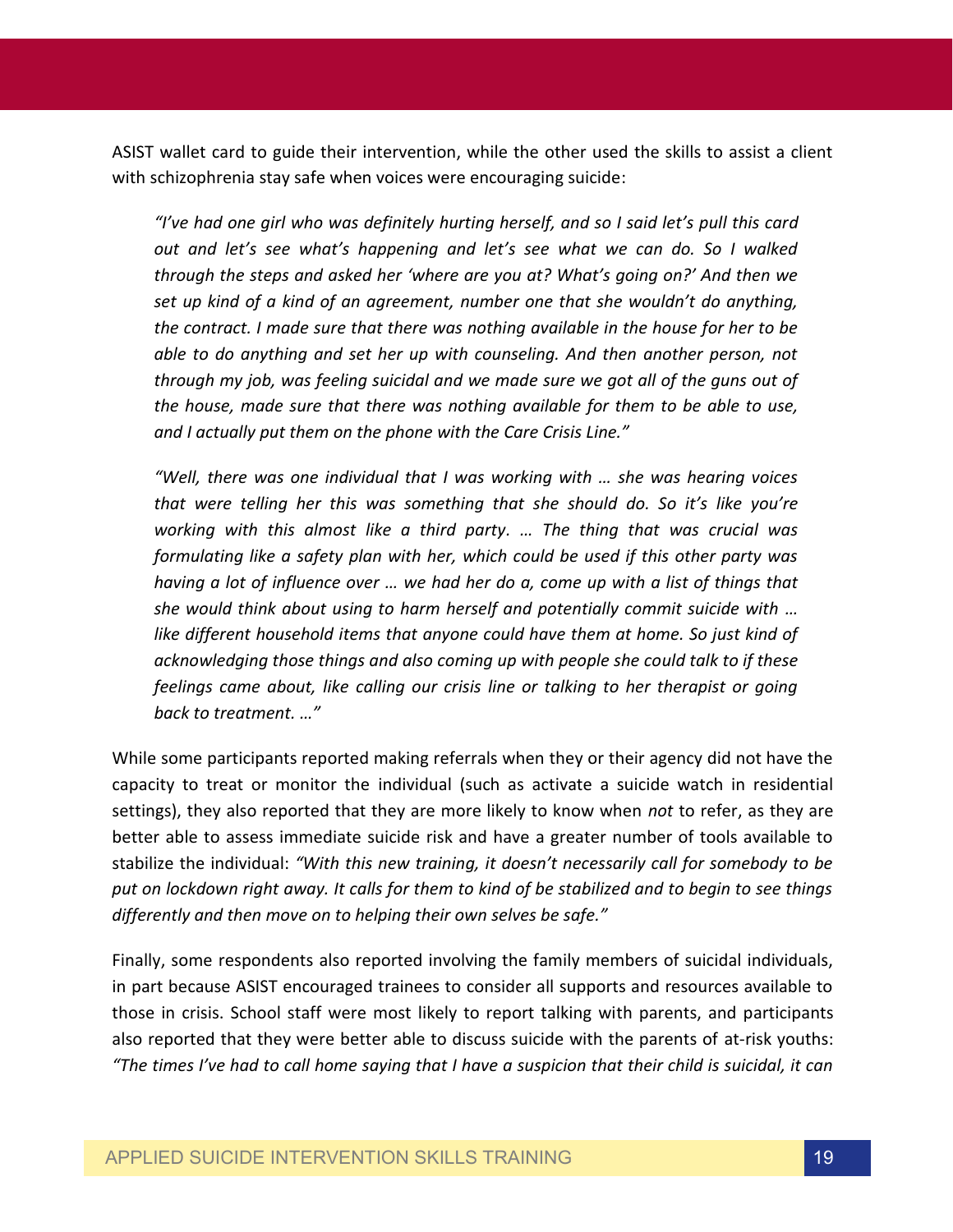*be a scary phone call to call home and say something like that, but I feel like I have more confidence in doing it and discussing it."*

#### *Assessment and Other Intervention Behaviors*

Of all the intervention behaviors, the most commonly reported (by one-third of respondents) was **asking an individual directly about suicidal ideation.** Many participants reported previous anxiety about or avoidance of such a question, primarily due to discomfort or concern that it might unintentionally encourage suicide. However, following the training, participants reported applying this technique successfully. A relatively small proportion of justice staff reported asking directly about ideation, but it is unclear whether this was a function of their environment, clientele, or other factor. Those with prior experience of engagement with at-risk youths reported improved client response and rapport following the question. For example, one respondent described how ASIST has improved their ability to serve youths by asking them directly about suicide:

### **CHECKING IN**

*"Just approaching people that are having issues or recognizing the symptoms. Now when I ask somebody how they're doing and their answer is not what I think it should be, I actually ask again … not just giving a token 'how're you doing' and then leaving. When I'm asking somebody how they're doing, I'm actually wanting to know how they are doing."*

*"We have a lot of kids here who cut themselves and then people assume that they're trying to kill themselves. And whenever they came to see me I was 'do you want to hurt yourself,' and I never would really just ask 'are you thinking of killing yourself,' and then 'do you have a plan.' I never was able to be very direct with them. And the ones that I have encountered since the training where I've asked directly I've kind of got the ball rolling, and then I think it helped the whole dynamic because I wasn't skirting around the issue."*

Across groups, 30–40% of respondents reported asking individuals directly about their suicidal ideation; just staff was an exception, with less than 10% of them reporting this behavior. However, non–mental health staff, particularly military personnel, were much more likely to report engaging less directly with individuals they were concerned about by **exploring invitations, or informally assessing possible ideation:** *"[I learned] not to be afraid to discuss suicide with people, which I'm, I don't usually do, but I always visit with depression. So now when somebody says they're depressed I go a little bit further."* Participants report being more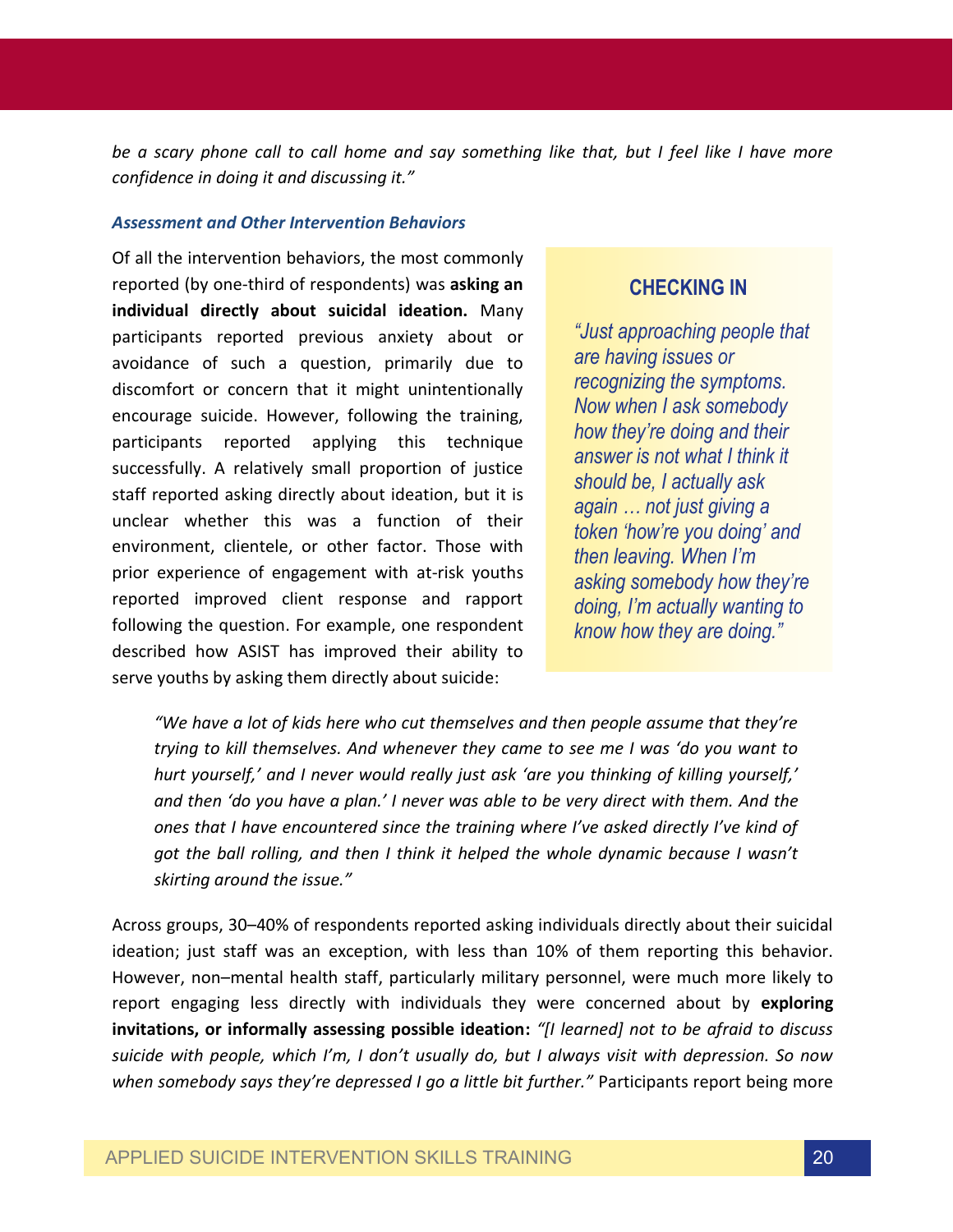likely to check in with individuals who are displaying a change in mood or seem depressed, including coworkers, clients, and friends and family; for example, *"I've talked to people and personalities have changed and I'm in tune to it and I kind of strip it down and say hey, do you want to sit down and talk? So people open up, and it was really helpful to me."* Along these lines, participants also reported regularly following up with clients and individuals who have struggled with depression or suicide in the past; for example, *"there has been situations of depression that I've had to talk with the kids and just make sure that they're doing okay and that they're not headed towards that way and so it's kind of like almost a daily check in to make sure they're doing okay.*"

In addition, approximately one-third of participants reported regularly **applying ASIST skills in other ways** with individuals who were not in immediate suicidal crisis. For example, trainees reported improved communication and regularly checking in with clients who are depressed or at some risk for suicide. Participants also reported regularly using a variety of other skills, such as motivational interview techniques; developing safety plans to promote coping skills; and connecting individuals to helpful resources in the community. Below, one participant describes applying safety planning techniques to assist nonsuicidal youth;

*"One thing I do regularly with kids here is do safety plans and so it's kind of a preventative measure where I just ask them questions about 'what's a really stressful day like' for them, like if they feel really sad or really stressed out, what can they do to help themselves through it and what can the staff, the adults around them do to help them through it. So I think working on a safety plan is really good for these kids to kind of plan what might happen, not necessarily in the event of suicidal thoughts, but it could apply to that, and it just applies to life in general if they're feeling really stressed out what can they do to stay safe, who can they reach out to and how can the staff around them help them."*

Finally, several trainees also reported providing ongoing support to friends, coworkers, or clients struggling with depression or suicidal thoughts, including one young trainee (a survivor of their own suicide attempt) who reported assisting a suicidal acquaintance over the Internetbased social networking site MySpace.

#### *Self-Efficacy*

*Improved self-efficacy was the most commonly reported outcome. Trainees, a slightly higher proportion of them mental health providers and child welfare staff, reported feeling more equipped and prepared to intervene and more comfortable with the topic of suicide.*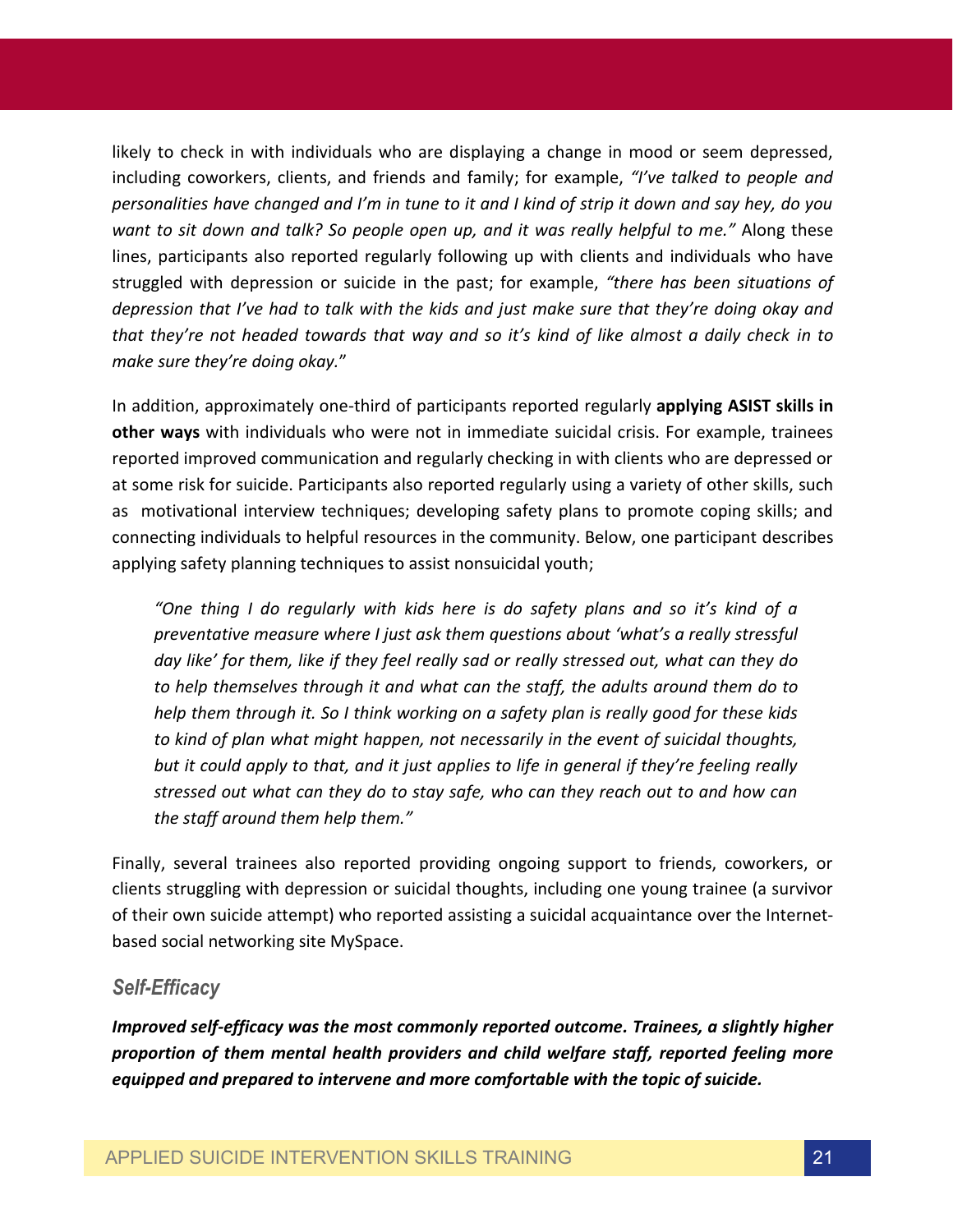| <b>TRAINING</b><br><b>IMPACT</b> | <b>TOTAL</b><br>$(N = 93)$ | <b>MENTAL HEALTH</b><br><b>PROVIDERS</b><br>$(n = 35)$ | NON-<br><b>MENTAL</b><br><b>HEALTH</b><br><b>PROVIDERS</b><br>$(n = 57)$ | <b>SCHOOL</b><br><b>STAFF</b><br>$(n = 17)$ | <b>JUSTICE</b><br><b>STAFF</b><br>$(n = 13)$ | <b>CHILD</b><br><b>WELFARE</b><br><b>STAFF</b><br>$(n = 11)$ | <b>MILITARY</b><br><b>PERSONNEL</b><br>$(n = 10)$ |
|----------------------------------|----------------------------|--------------------------------------------------------|--------------------------------------------------------------------------|---------------------------------------------|----------------------------------------------|--------------------------------------------------------------|---------------------------------------------------|
| Self-efficacy                    | 70-79%                     | $80 - 89%$                                             | 70-79%                                                                   | 70-79%                                      | 70-79%                                       | $80 - 89%$                                                   | 60-69%                                            |

#### **TABLE 3: PARTICIPANTS REPORTING INCREASED SELF-EFFICACY**

The most frequently reported outcome of ASIST was **increased trainee comfort and confidence,** as presented in Table 3. Trainees, a slightly higher proportion of them mental health providers and child welfare staff, reported feeling more knowledgeable, more prepared, and more equipped to respond to suicidal ideation: *"I just feel more confident that if* 

*I am faced with the situation of coming upon a person who is suicidal, that I could work with them, not panic, know the right questions to ask."* Respondents also reported an increased comfort with the topic of suicide, including an increased willingness to discuss and/or raise awareness about suicide in a direct and straightforward manner. While these outcomes are linked to almost every other outcome discussed below, as much depends on the trainees' willingness and capacity to address suicide and respond to ideation. This connection is implied by one participant who stated, *"I'm probably much more open. But I feel prepared, equipped so I can. If I'm not knowledgeable about things, then I'm not going to talk about it a whole lot. So I'm very open, very agreeable to talk about it."*

Participants provided examples of how this comfort and confidence has affected the ways they interact with and serve their clients. For instance, several participants remarked that while the training did not necessarily change their likelihood of intervening with a suicidal client, it did make the intervention more effective: *"Chances are if someone was suicidal I* 

#### **INCREASED CONFIDENCE**

*"Suicide certainly still has a lot of taboo around it, so I've been in the past very uncomfortable. This made it easier for me to open up and ask my client very direct questions, and show him that I am somebody he can talk to about his feelings, that I'm not going to run away, and pick up the phone, and call the suicide hotline, that I will listen to him talk about his feelings. That's the big change for me, being able to broach the subject, being comfortable sitting down and actually having a conversation about it instead of getting scared."*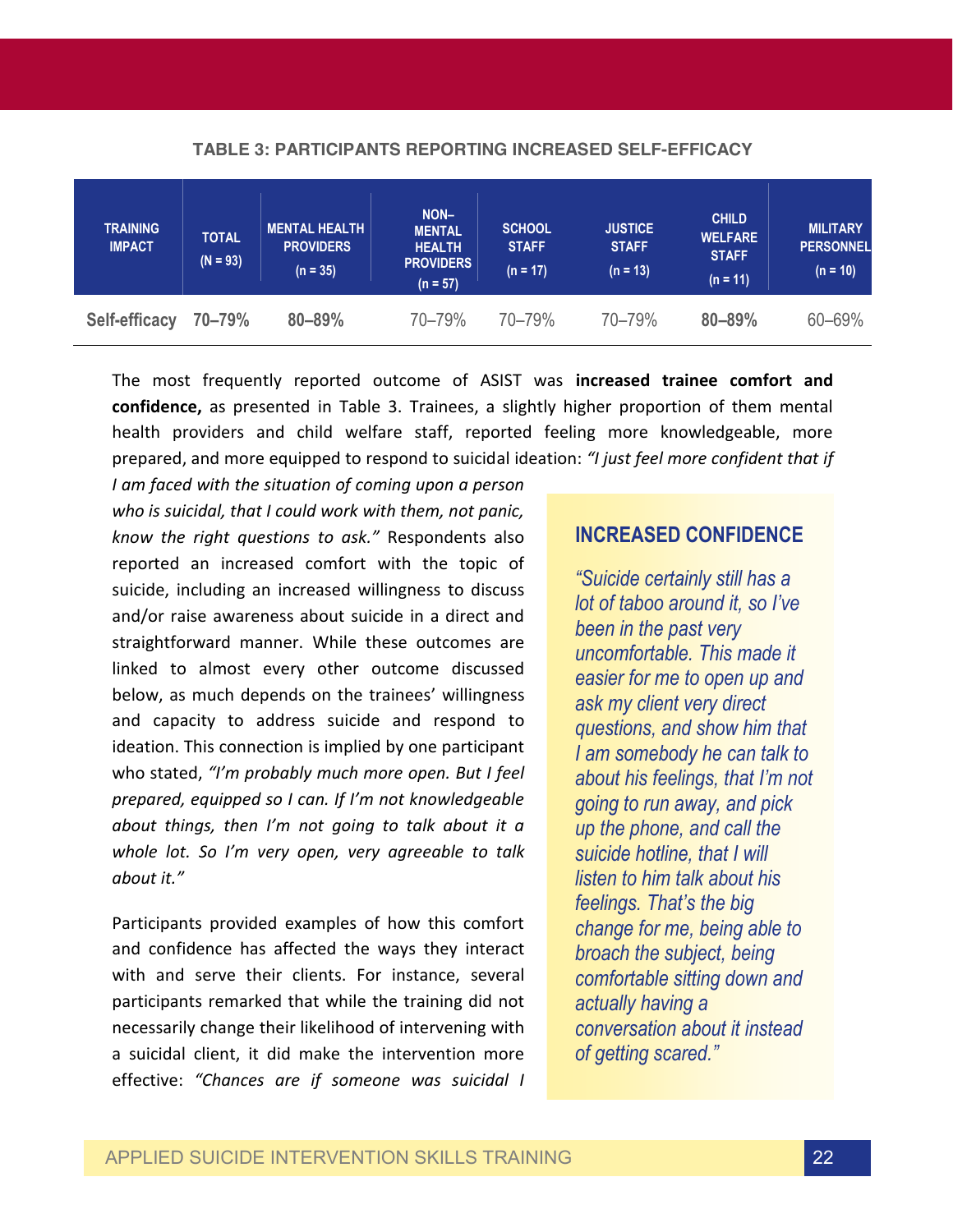*would have intervened in some way before, but maybe it wouldn't have been as smooth or I wouldn't have felt as comfortable with it. I think the training just makes, for professionals it just makes you more comfortable with what you're doing."* One respondent, a police officer, reflected that following the training, it has been much easier to respond to crisis calls: *"I know what I'm going to say and I know what I'm going to do and it's just been a whole lot easier to do, I'm more confident."* Another trainee, a social worker, observed that their increased comfort and confidence has equipped them to provide increased support to their depressed and suicidal clients, as they are no longer afraid or reluctant to explore and discuss their clients' feelings. Finally, another respondent, a staff member at a homeless shelter serving teenagers, described how their training-inspired confidence has affected their capacity to understand, address, and respond to suicidality and depression:

*"When I sit down with a kid, there's more intent behind the questions and if they were to say they were suicidal, I have more knowledge about the steps I can take, and I have more confidence about my ability. It's a scary thing to talk to people about, and to be able to just dive into that conversation with them and not have it be something where there's a stigma about it, like 'oh, you're suicidal,' but just 'wow, I'm sorry you're experiencing this. Tell me more about it.' And then going through those steps that you would go through to break down the barriers and then create a safety plan. And I've done that with a couple of youth, and it makes them feel a lot safer when they're in our shelter because, and they've even said that. One of them said like 'I felt unsafe with myself, and I don't know what I would have done if I hadn't set up that safety plan.' And so it works.* 

*And I thought that was great."* 

#### *Heightened Awareness*

*Participants reported that the training heightened their awareness of the signs of suicide. Non–mental health providers, particularly military staff, most commonly reported this increased awareness and were much more likely to report taking those signs more seriously.*

More than three-fourths of respondents reported an **increased awareness of suicide and its warning signs** following the training, as displayed in Table 4. For example, some participants described how their

### **INCREASED EMPATHY**

*"Before I was all negative. If they were going to commit suicide, it wasn't me so I didn't care. And now if there's someone trying to think of suicide, I'd sure like to be there to help them see other ways, there's other ways out there rather than killing themselves. Life is precious."*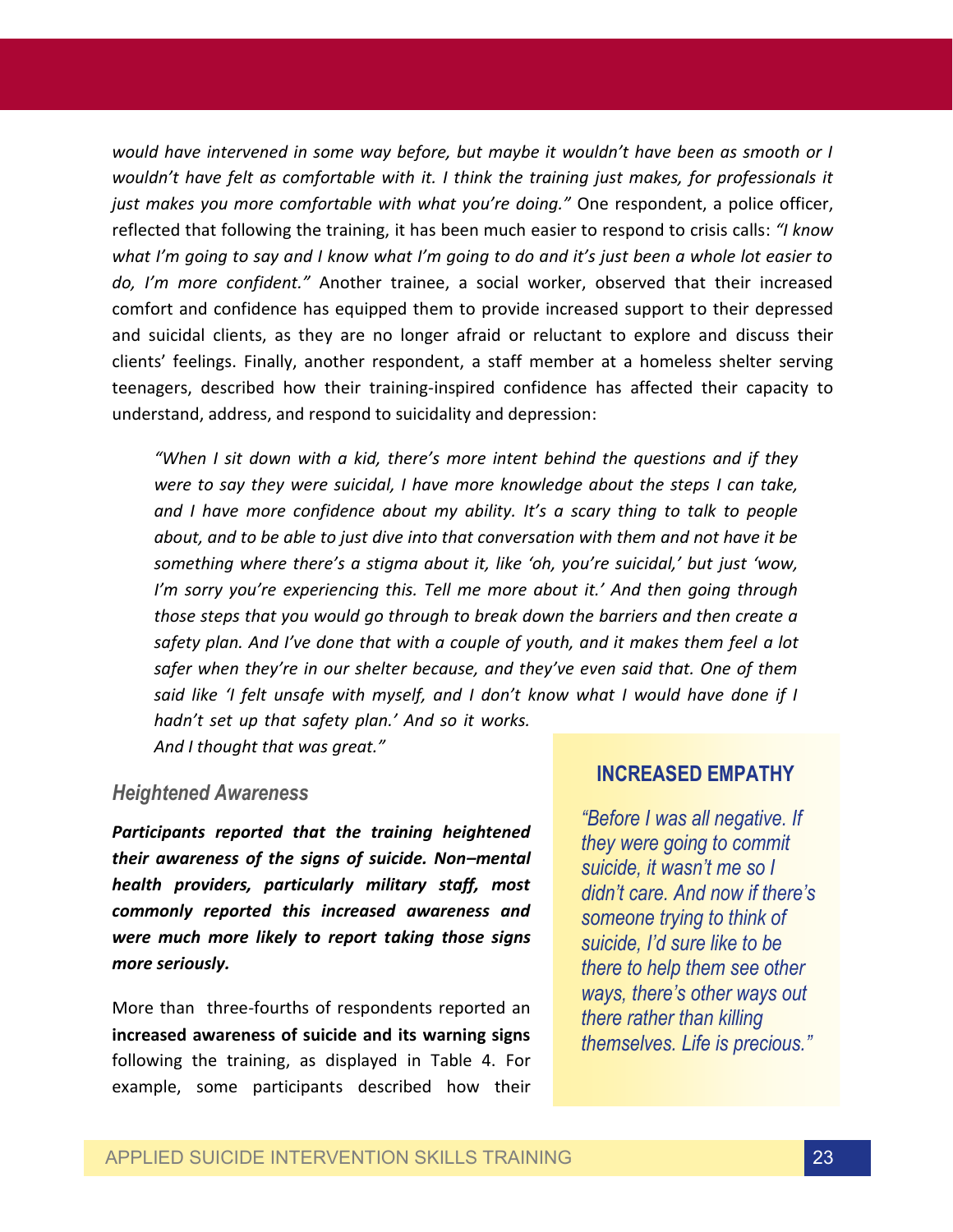*"antennae"* had been raised to words or actions that might indicate suicidal ideation. Other trainees reported that, because of the training, they are more observant of their clients and better able to identify true warning signs. For example, a staff member of a residential youth facility described how the training has decreased anxiety because of a better understanding of the mood and mental status of their clients:

*"I am more aware of the moods of everyone and just paying attention to the subtle changes. I would say that maybe I feel more confident as far as that aspect of my job, so that I'm not always like 'are they okay, are they okay' and then panic about it. I can sit there and make a rational judgment about what's going on."*

| <b>TRAINING IMPACT</b>                                                    | <b>TOTAL</b><br>$(N = 93)$ | <b>MENTAL HEALTH</b><br><b>PROVIDERS</b><br>$(n = 35)$ | <b>NON-MENTAL</b><br><b>HEALTH</b><br><b>PROVIDERS</b><br>$(n = 57)$ | <b>SCHOOL</b><br><b>STAFF</b><br>$(n = 17)$ | <b>JUSTICE</b><br><b>STAFF</b><br>$(n = 13)$ | <b>CHILD</b><br><b>WELFARE</b><br><b>STAFF</b><br>$(n = 11)$ | <b>MILITARY</b><br><b>PERSONNEL</b><br>$(n = 10)$ |
|---------------------------------------------------------------------------|----------------------------|--------------------------------------------------------|----------------------------------------------------------------------|---------------------------------------------|----------------------------------------------|--------------------------------------------------------------|---------------------------------------------------|
| <b>Heightened</b><br>awareness of<br>warning signs                        | 70-79%                     | 60-69%                                                 | 70-79%                                                               | 50-59%                                      | 50-59%                                       | 70-79%                                                       | 90-100%                                           |
| <b>Increased</b><br>awareness of<br>suicide prevalence<br>and seriousness | $10 - 19%$                 | $0 - 9%$                                               | 20-29%                                                               | $0 - 9%$                                    | $10 - 19%$                                   | $10 - 19%$                                                   | 50-59%                                            |

#### **TABLE 4: PARTICIPANTS REPORTING HEIGHTENED AWARENESS**

Non–mental health providers reported heightened awareness more often than mental health providers, and were also more likely to report **taking these signs of suicide more seriously** than they would have before their training. About one-fourth of non–mental health providers also reported a **greater overall awareness of suicidality and its prevalence—***"just being aware of it, that it's out there probably to a greater extent than I ever realized"—*as well as a greater understanding of their own ability to prevent suicide. Military personnel, many who reported losing fellow soldiers and colleagues to suicide, were most likely to report a heightened awareness, with each of the 10 members of the National Guard included in this sample reporting this outcome: *"I'm a lot more aware of when they're talking about depression and they start to isolate themselves and starting to do those things that make me think, you know what, I think that this guy is thinking suicide."*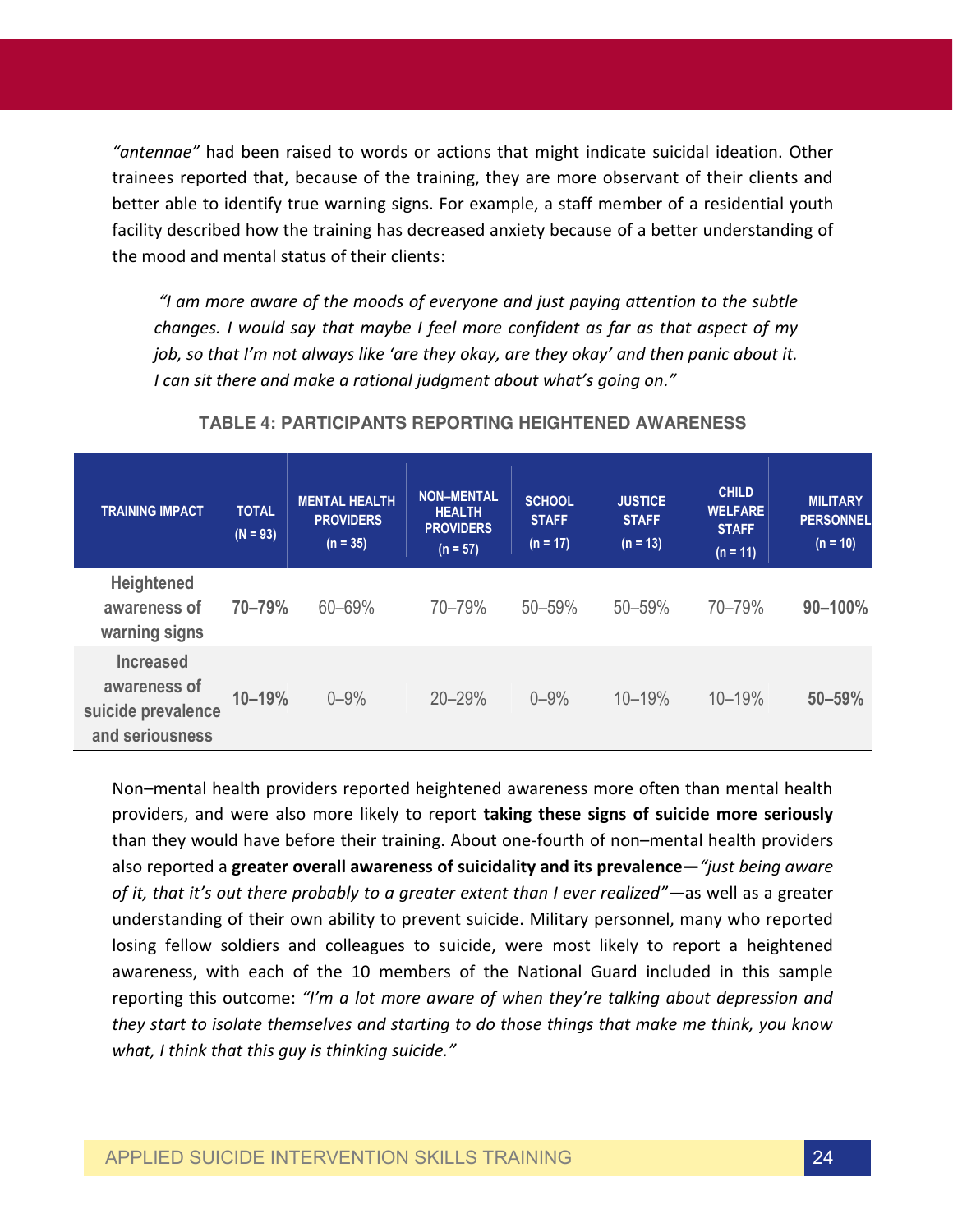Finally, this awareness continues outside of the workplace, with individuals reporting that they are aware of and looking for signs in their friends and families, as well as the individuals they interact with in the community and in church. As one participant, also military personnel, described, *"even when I'm out in the civilian world when I'm at the gym working out or standing in line at the bank or whatever … I just become more attentive towards people's body language and the way they, how they look at life I guess."*

#### *Communication skills*

*Participants reported being more willing and able to communicate about suicide, explaining that they know what to say and how to say it. While mental health providers and school staff most commonly reported this outcome, non–mental health providers and military personnel were more likely to report applying more specific communication skills, including active listening, empathy, and patience.*

| <b>TRAINING IMPACT</b>                       | <b>TOTAL</b><br>$(N = 93)$ | <b>MENTAL HEALTH</b><br><b>PROVIDERS</b><br>$(n = 35)$ | NON-<br><b>MENTAL</b><br><b>HEALTH</b><br><b>PROVIDERS</b> | <b>SCHOOL</b><br><b>STAFF</b><br>$(n = 17)$ | <b>JUSTICE</b><br><b>STAFF</b><br>$(n = 13)$ | <b>CHILD</b><br><b>WELFARE</b><br><b>STAFF</b> | <b>MILITARY</b><br><b>PERSONNEL</b><br>$(n = 10)$ |
|----------------------------------------------|----------------------------|--------------------------------------------------------|------------------------------------------------------------|---------------------------------------------|----------------------------------------------|------------------------------------------------|---------------------------------------------------|
|                                              |                            |                                                        | $(n = 57)$                                                 |                                             |                                              | $(n = 11)$                                     |                                                   |
| More willing/<br>able to discuss<br>suicide  | 50-59%                     | 60-69%                                                 | 50-59%                                                     | 70-79%                                      | 50-59%                                       | 50-59%                                         | 60-69%                                            |
| <b>Used active</b><br>listening skills       | $20 - 29%$                 | 20-29%                                                 | 30-39%                                                     | 20-29%                                      | 20-29%                                       | $30 - 39%$                                     | 40-49%                                            |
| <b>Used other</b><br>communication<br>skills | $20 - 29%$                 | 10-19%                                                 | 30-39%                                                     | 10-19%                                      | 20-29%                                       | 20-29%                                         | 40-49%                                            |

#### **TABLE 5: PARTICIPANTS REPORTING IMPROVED COMMUNICATION**

The third most commonly reported training outcome was an **increased willingness to discuss suicide and ability to communicate,** as shown in Table 5. Approximately one-half of participants reported that they were more willing to raise awareness in their communities and discuss suicide in a direct and straightforward manner: *"What we learned was that a lot of suicides go unreported and people are afraid to address it straightforward, so I think I'm wanting to be more open with talking about it because it's not something that you need to be afraid of."* Participants also reported that they *"know what to say, what not to say"* in situations where they are concerned about suicide and how to approach the topic: *"It shows*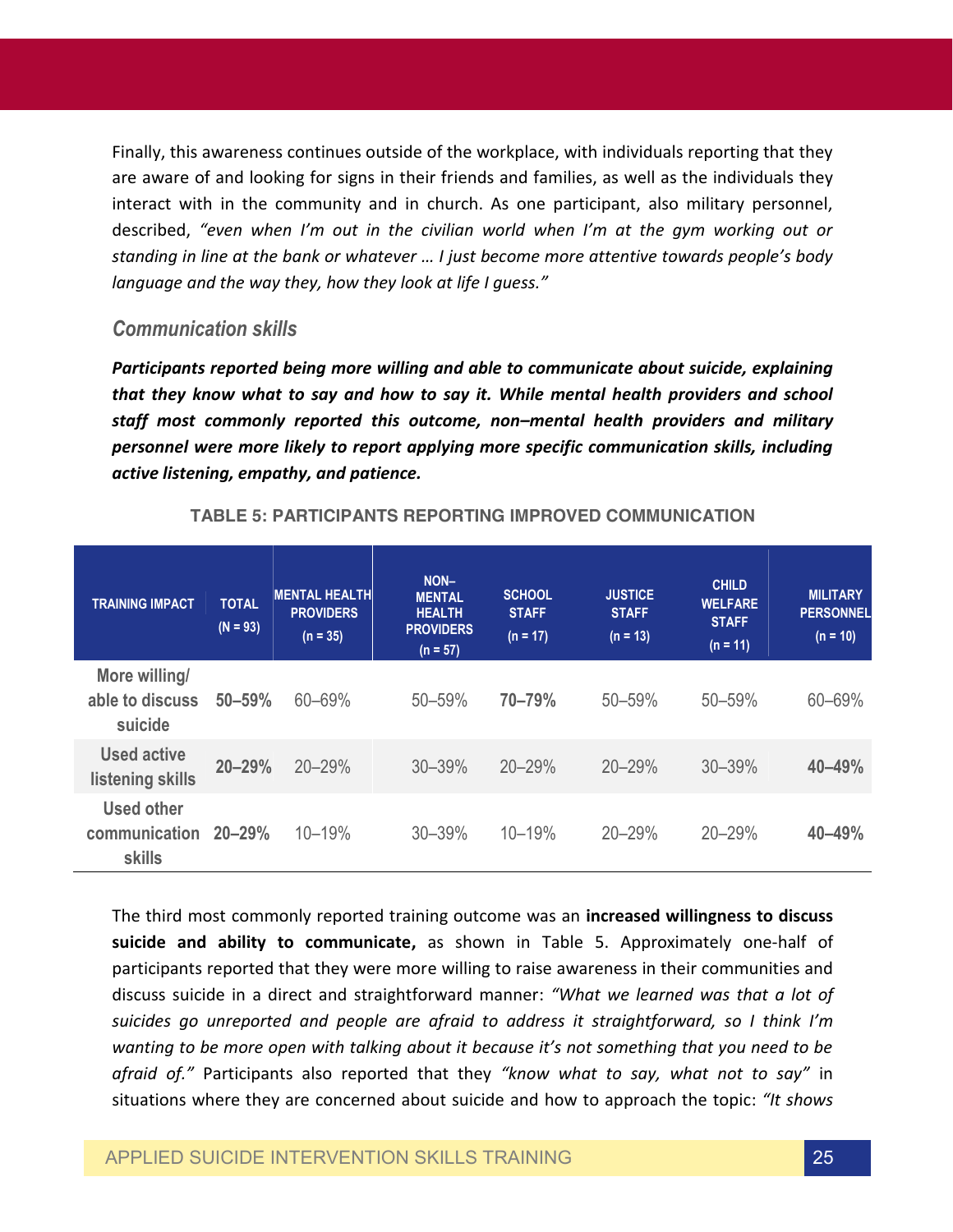*you how to start. That's a big thing, how do you start talking about suicide?"* For example, a police officer described how the training has facilitated their crisis response, allowing them to better explain the process and what to expect:

*"We explained to them that they have to come with us and go see a medical professional. And a lot of times they're hesitant on doing that, but with the training that I've had I could just sit down and explain to them or help them understand that they need help and this is what we can do. And so it's been a lot easier for them to understand that I'm just there to help them, I'm not there because they're in trouble, which normally law enforcement is there because you're in trouble. But when we're actually there trying to help them, with the class I can just show them 'okay, this is what we're, this is where we're at and this is what we're trying to do. You're not in trouble and you're not going to be in trouble.' And so it's just given me more confidence to talk to them."*

Of the specific communication skills applied by trainees, one-fourth of respondents reported **using their active listening skills** most often, with non-mental health providers, particularly child welfare staff and military personnel, mentioning this more than others. Trainees reported

that learning the importance of listening has affected many of their interactions and relationships, not just those with individuals considering suicide, and reported using their listening skills frequently. Participants also reported that the training emphasized how to talk to people and stressed concepts such as empathy, building rapport, patience, normalizing suicidal ideation and the discussion of suicide, and active listening: *"Just the ability to share information and normalize and communicate. I think it helps, with stuff like that the more confidence you have, the more accepting you are, the safer you are to talk, the better you can be for someone else who needs to talk about that."*

Non–mental health staff were also much more likely to report that their **other communication skills had improved**. For example, one participant described how they have applied patience, active listening, and

#### **LISTENING**

*"One of the instructors talked about learning to just shut up and listen … because a lot of times somebody just needs to vent and needs an ear to talk to. … And I've found that to be one of the biggest tools, especially working with these kids, teenagers typically feel like nobody listens or understands or can relate, and just taking the time to listen to their ideas and validate some of those things … can make all the difference in the world."*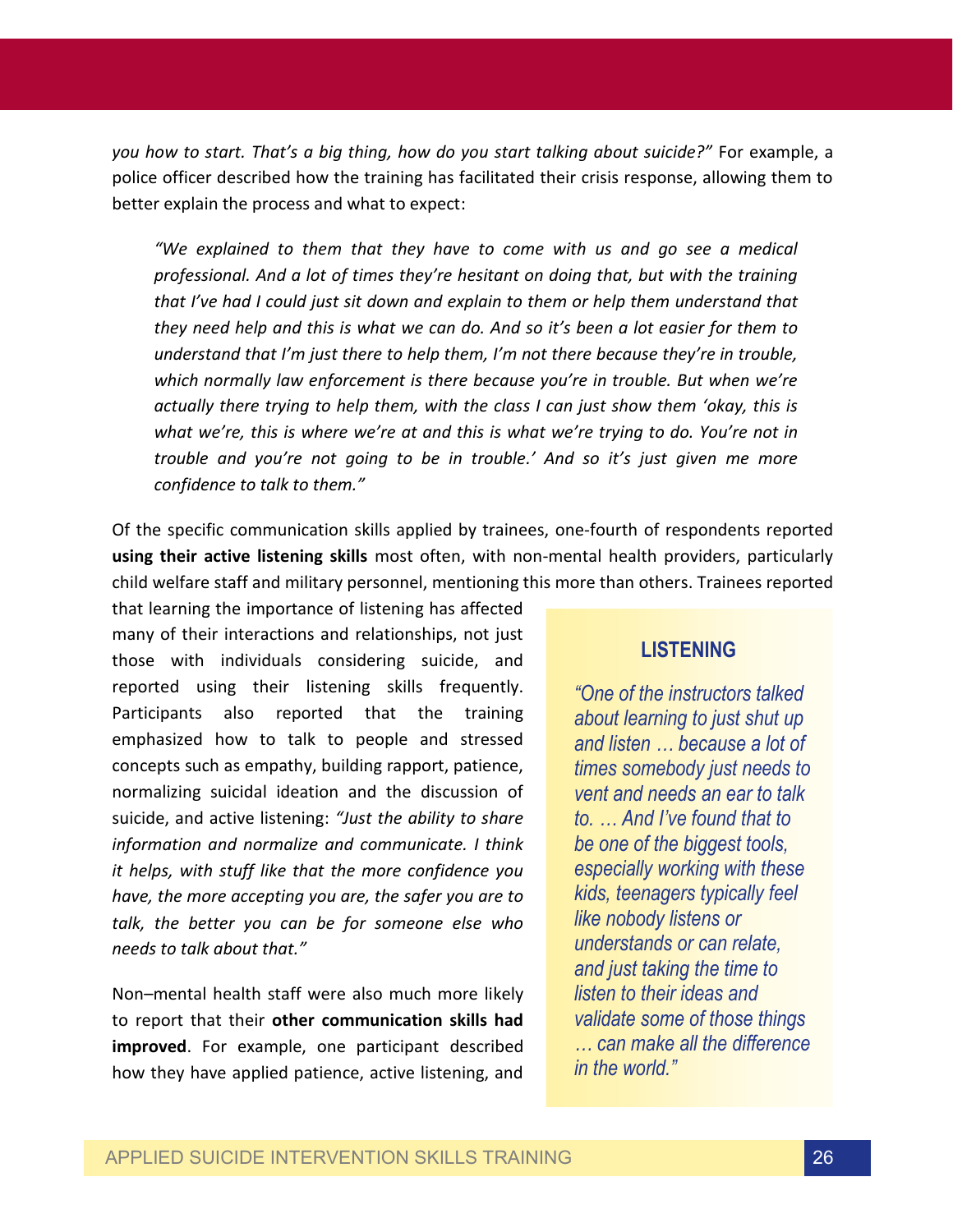skills related to de-escalating situations on an almost-daily basis: *"I pretty much use it every day with all of my clients. They benefit from me not being as eager to rush in, me being more open and patient and listening, that kind of thing, more positive, me letting them come up with their own solutions."* Another participant, a member of the clergy, reported that their communication style about suicide prevention has changed because of the training, explaining that they have a softer, more empathetic approach when responding to ideation.

Finally, participants reported that the training resulted in the use of appropriate language and terminology when discussing suicide; for those colleagues who attended training together, this has allowed coworkers to *"speak the same language"* and more effectively communicate about issues of suicide prevention. Similarly, another participant reported that the training has helped them to talk about suicide prevention in a way that is easily understandable to nonprofessionals.

### *Sharing Information*

*While mental health and non–mental health providers reported sharing information with their colleagues equally, child welfare staff and military personnel reported doing so more often than the other groups and law enforcement/juvenile justice staff reported sharing information the least. Mental health providers were slightly more likely to report sharing information with their clients, clients' families, and the community while non–mental health providers, particularly military personnel, were much more likely to report sharing information with their friends and families.* 

The willingness and ability to discuss suicide is also related to the fourth most frequently reported outcome, **sharing information and raising the awareness of others.** These behaviors are reported in Table 6. Almost one-half of participants, and a higher proportion of child welfare and military staff, reported sharing warning signs and intervention steps with their

### **SHARING INFORMATION**

*"We have a clinical meeting every Tuesday, and myself and the other staff member who went to the training, we often talk to people about the questions that they ask and kind of remind them of some things. It's definitely changed our meetings. People will ask us questions because they know we've been to the training, they'll come to us and say 'what should we do about this?' and 'what do you think?'"*

colleagues both formally (e.g., small-group presentation or training) and informally (e.g., in conversation). In addition, a few respondents reported using the information from ASIST in the provision of clinical supervision.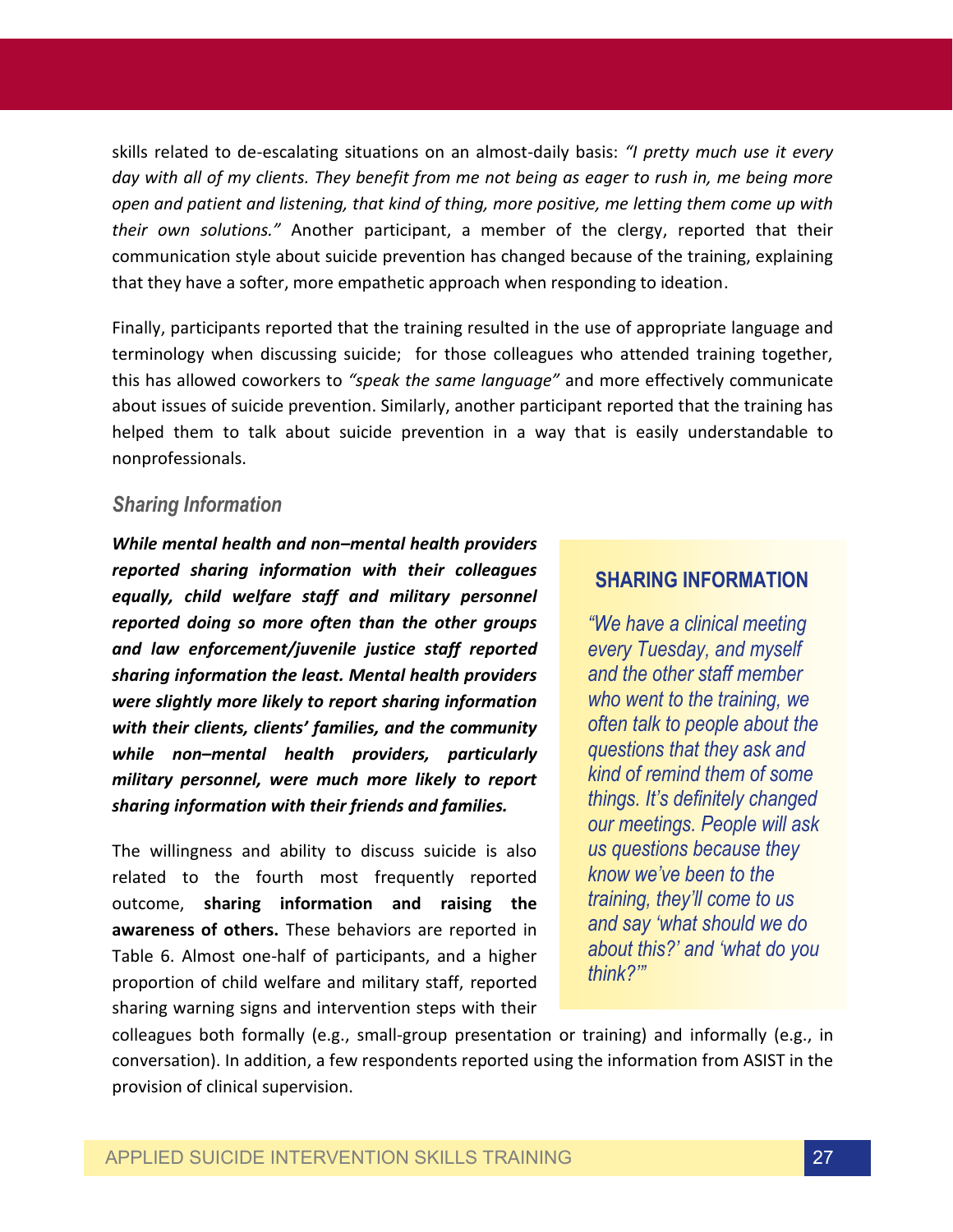| <b>TRAINING IMPACT</b>                                     | $(N =$<br>93) | <b>TOTAL MENTAL HEALTH</b><br><b>PROVIDERS</b><br>$(n = 35)$ | NON-<br><b>MENTAL</b><br><b>HEALTH</b><br><b>PROVIDERS</b><br>$(n = 57)$ | <b>SCHOOL</b><br><b>STAFF</b><br>$(n = 17)$ | <b>JUSTICE</b><br><b>STAFF</b><br>$(n = 13)$ | <b>CHILD</b><br><b>WELFARE</b><br><b>STAFF</b><br>$(n = 11)$ | <b>MILITARY</b><br><b>PERSONNEL</b><br>$(n = 10)$ |
|------------------------------------------------------------|---------------|--------------------------------------------------------------|--------------------------------------------------------------------------|---------------------------------------------|----------------------------------------------|--------------------------------------------------------------|---------------------------------------------------|
| <b>Shared</b><br>information with 40-49%<br>coworkers      |               | 40-49%                                                       | 40-49%                                                                   | 30-39%                                      | 20-29%                                       | 60-69%                                                       | 50-59%                                            |
| <b>Shared</b><br>information with 20-29%<br>clients/others |               | $30 - 39%$                                                   | $20 - 29%$                                                               | $20 - 29%$                                  | $0 - 9%$                                     | 20-29%                                                       | $20 - 29%$                                        |
| <b>Shared</b><br>information with 10-19%<br>friends/family |               | $0 - 9%$                                                     | 20-29%                                                                   | $10 - 19%$                                  | $0 - 9%$                                     | $0 - 9%$                                                     | 70-79%                                            |

#### **TABLE 6: PARTICIPANTS REPORTING SHARING INFORMATION**

About one-fourth of participants also reported sharing information with clients, patients, students, their families, and individuals in the broader community. For example, a few respondents reported sharing information with their church community, while a few others reported integrating information into awareness materials at wellness fairs, public service announcements, and in related workshops or presentations. A few participants reported posting stickers identifying themselves as suicide resources: *"I've placed stickers and notices on my door that I'm available if people are suicidal, that I'm somebody that they can call upon to talk to the person about it."* One participant (who attended an ASIST TOT in the period between the initial training and the Training Utilization and Penetration [TUP] interview) described how they have incorporated information and techniques from the ASIST into workshops that they conduct with youths: *"It may have been 'hey, will you come in and talk about substance abuse?' Well that's great, but let's lead to those kind of risk factors that substance abuse leads to suicide. So it's really helped make that connection."*

Around one-tenth of trainees reported talking about suicide with their friends and family; however, three-quarters of military personnel reported doing so:

*"I think every one of us has talked to our families. So I would say the immediate people were the coworkers, and the next ring out was our families, and the next ring out from that is the soldiers that we're interacting with at our units or in our day-today dealings in medical command."*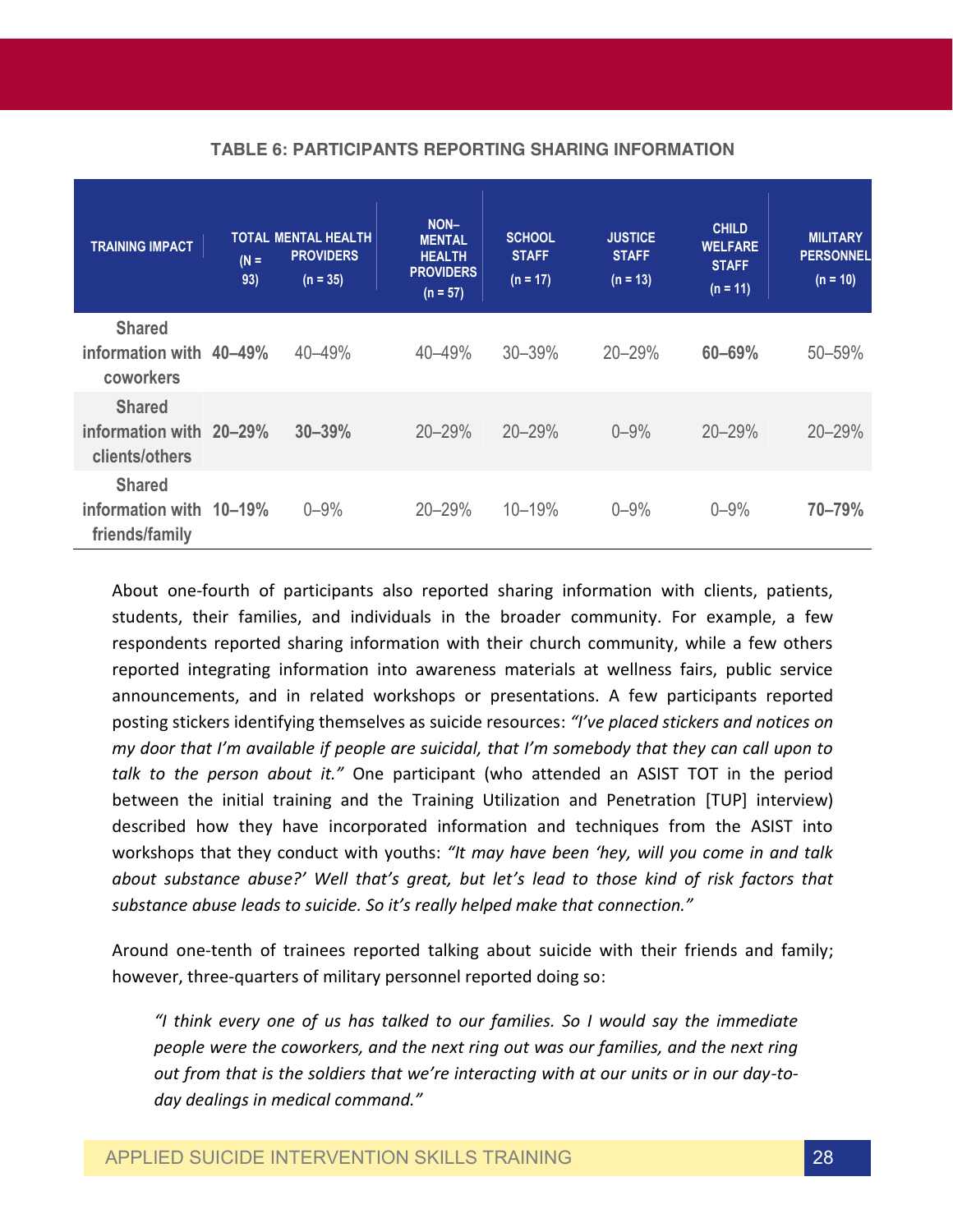Of those respondents who reported sharing information with their friends and families, a few identified a ripple effect, explaining that they had friends they shared with who then told other friends. Participants with children often reported talking to their children and their children's friends about the issue and the importance of seeking help for depression and suicidality. Some also reported that their friends or families identified individuals they were concerned about after hearing about the warning signs of suicide.

## **TRAINEE RECOMMENDATIONS**

Trainees were asked to suggest any changes or improvements to ASIST. They most commonly **urged for the training to be offered to as many individuals as possible, including both formal and informal caregivers.** For example, one participant recommended that organizers seek out community members who frequently interact with youths:

*"I think this would be even more effective if just regular community people were more involved, people that interact with youth, like lifeguards or a youth minister or someone that's going to be interacting with kids kind of in those fun situations besides more professionally. And I think if the ASIST training was offered to them, I think it would really benefit the community."* 

In addition several participants recommended that **ASIST be adapted to better meet the needs of certain trainee populations.** For example, while corrections and law enforcement personnel commented that officer training curricula should include expanded information related to suicide prevention and intervention, *"there should be more in-depth training … this ASIST training should be taught at our academy so every law enforcement officer coming out of there knows that, and has the tools to help people."* Law enforcement officers also reported that the ASIST model did not prepare them for many of the acute suicidal crisis situations to which they they respond:

*"There's some situations that you run into that you have to take the person's life into your own hands and restrain them because regardless of all the training and all the stuff that you learned, there are people that come in here that are intent on taking their lives. And that's when you have to take away their choices. And that's where you have to, the physical containment, putting them in the rubber room, and keeping an eye on them every five minutes. That part wasn't really that well explained."*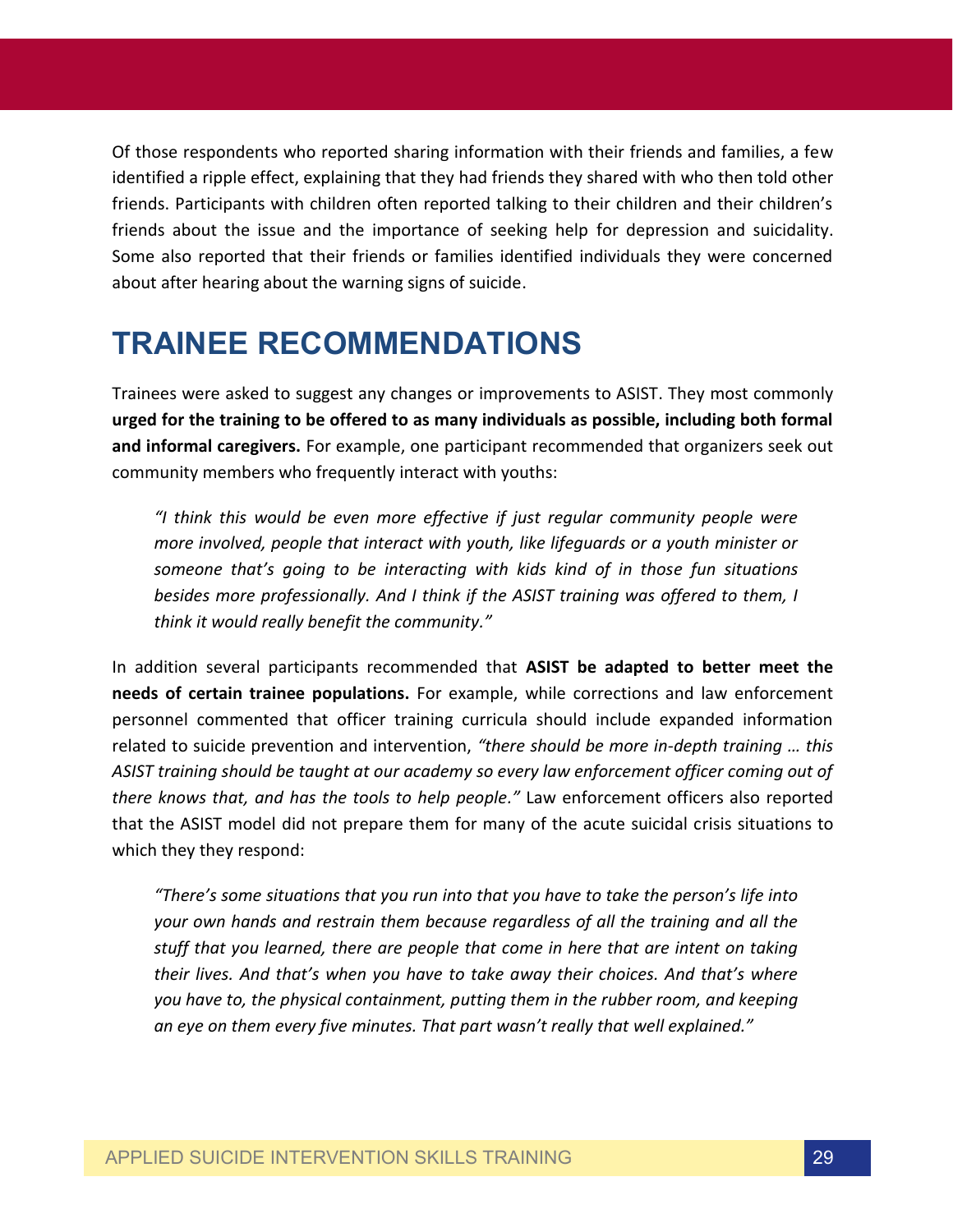Military personnel also recommended that the training be adapted to their needs and include risk factors and protective factors specific to their community. For example, one respondent explained that soldiers preparing for deployment are at a particular risk for suicide: *"On every deployment we've lost somebody … the last three big deployments where we have sent over 500 people out the door, we have lost at least one person on every one of those to suicide."* When asked how the military-specific training would differ from the standard training, a participant suggested:

> *"Seventy percent of it is going to be the same, but there are going to be pieces of it that are different … you're dealing with killing people. So that weighs heavy on a lot of people … I would*

### **EXPAND TRAINING OPPORTUNITIES**

*"The more people who are educated and become aware of what can be listened to and understood from people that may be suicidal … this training would help everyone. I mean, even if you never, ever become in contact with anybody, it would help yourself. I just think it's a very good training."*

*also like to see some of the training be a little more focused to 'okay, how do you help them get out of that so they don't start that spiral.' So the isolation from their family, and what they're seeing and doing every day … it's a war zone. So those are big stressors. So I'd like to if we could work with somebody around that in creating some new materials so that we could do some very specific intense training for the folks that are going over there."* 

A few respondents working with Native American and Alaska Native populations similarly recommended that the ASIST curriculum be adapted to include culturally specific healing processes and coping strategies, as well as additional risk factors and protective factors:

*"I believe there could be additions more specifically tailored to native people, even to our reservation's community members in the sense of bringing cultural, that cultural healing process into it, and then also a spirituality component that may be for some people the one thing that gets them through … there wasn't necessarily a place in the model that says 'oh, and this is where you might want to think about inserting some cultural stuff to get them through.'"* 

Finally, while some participants reported that the training should be shortened and some recommended that the training be lengthened, many trainees suggested that a **"Part Two" or "refresher" training should be offered** that would include updated information and additional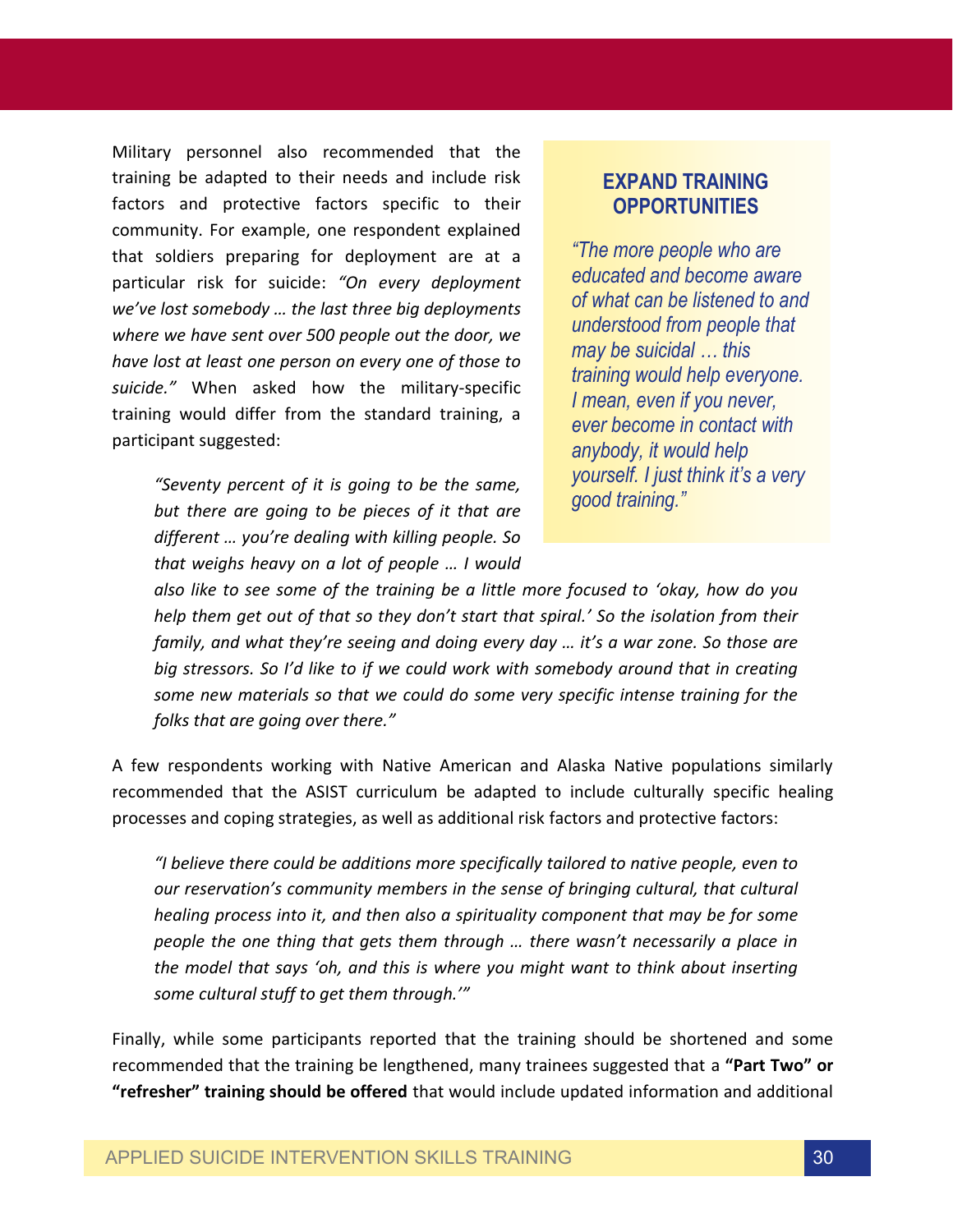opportunities for role-playing and strengthening communication and intervention techniques: *"It would just be good to kind of have a refresher once in a while, mainly, I mean I'm sure they're learning new things about it all the time and just because of my work I just want to feel more comfortable with it."* As another participant explained, they do not come into contact with suicidal youths on a daily basis, so an annual refresher training would maintain their confidence:

*"If they say yes [to being suicidal], it's easier to kind of catch you off guard. So I think having just a, even if it was an annual shorter training where it was getting together again and going over more role-playing to refamiliarize with different scenarios that could come up, just to keep comfortable with it and keep in practice with it would be really beneficial."* 

# **DISCUSSION AND IMPLICATIONS FOR FUTURE RESEARCH AND TRAINING**

The qualitative interviews summarized in this report provide information about what trainees retain 2 months following an ASIST workshop; insight into key components and techniques that are most useful to trainees; and an understanding of how the training impacts awareness, communication, and interaction related to suicide and its prevention. Comparisons between mental health staff and other participants are intended to explore and further understand the training experience, not to suggest that the training is more beneficial for one group than the other. Indeed, differences between the groups provide insight into the needs of various caregivers and suggest additional questions for further research.

It is clear that almost all participants, regardless of their role, found the training to be beneficial; however, there are additional findings. Mental health providers, when describing the information presented in the training, focused most often on components of the ASIST suicide intervention model (e.g., asking directly, risk assessment, safety planning). Non-mental health providers most frequently mentioned warning signs and communication techniques. One likely explanation for this variance is that mental health providers were more likely to have been previously exposed to information on suicide and therapeutic techniques and instead found the intervention model to be new information. Another explanation is that mental health providers were more likely to expect to come into contact with suicidal individuals, thus the specific response skills were the most memorable.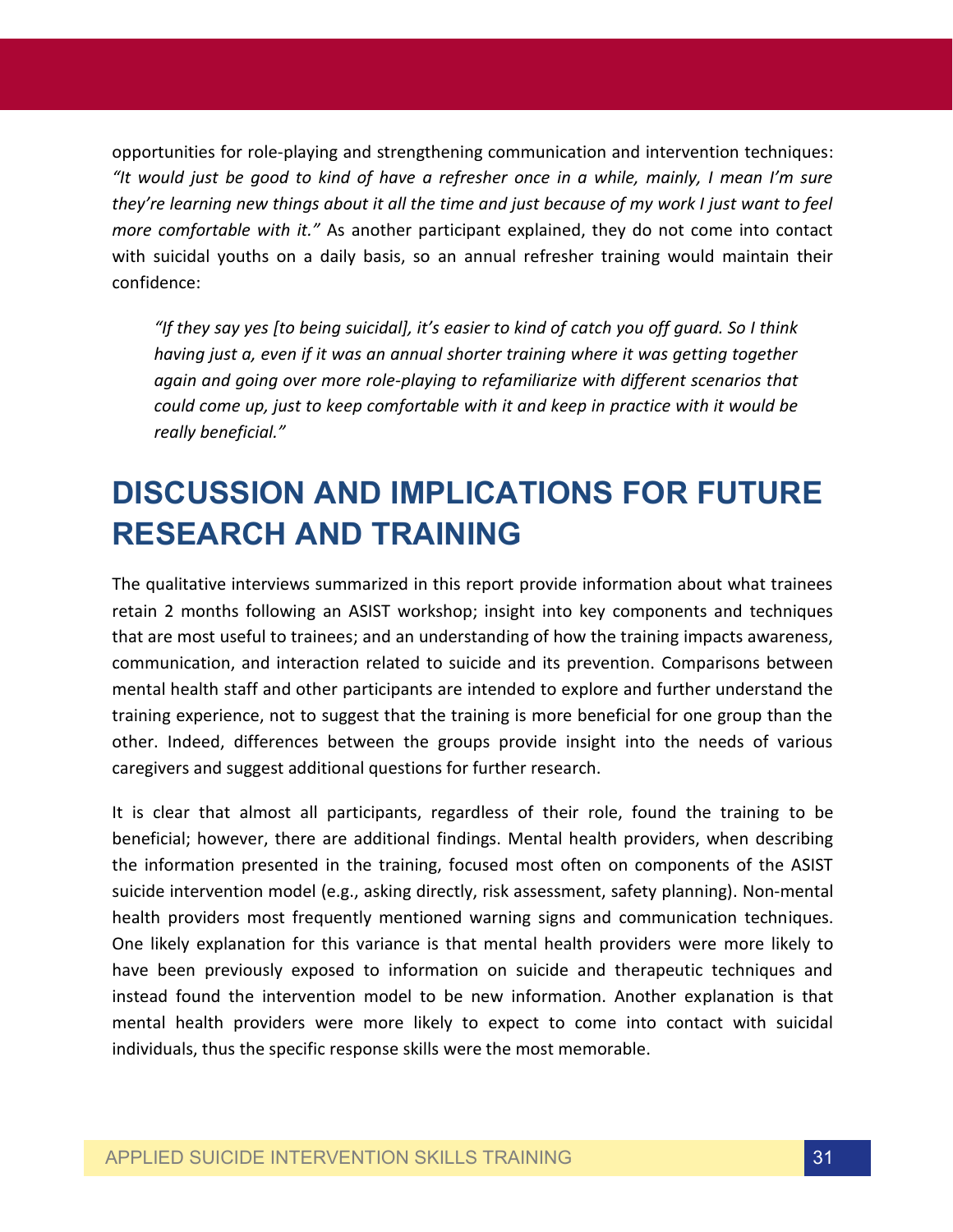Mental health and non-mental health providers also differed in their discussion of training components and techniques they considered to be most useful. Non–mental health staff identified warning signs and communication skills as most useful and named other largely interpersonal and relational components—including learning from the experiences of others, high-quality trainers, and specific questions to ask those potentially at risk for suicide. Mental health providers, on the other hand, reported that skills related to intervention were most useful; for instance, learning to ask directly about ideation and how to respond once suicidality is established. These beneficial training components mirror the information and skills acquisition most commonly mentioned by respondents in the different roles; it is clear that individuals remember best the information and skills that they find to be most useful.

Following the training, participants reported being more aware of warning signs and red flags in their professional and personal interactions with people; military personnel reported this outcome much more frequently than those in other roles. Notably, more than three-fourths of trainees reported that they were more comfortable and confident following the training, explaining that they felt equipped and prepared to intervene with potentially suicidal individuals. This self-efficacy was directly linked to the other training outcomes, particularly the increased willingness to discuss suicide and raise the awareness of others as well as the capacity to address suicide directly and intervene when necessary. Mental health providers were slightly more likely to report being more comfortable and more willing to discuss suicide, perhaps because they function in a role where they are expected to be knowledgeable about suicide and the training equipped them to more effectively apply this information.

Given that non-mental health staff frequently reported the utility of learning communication skills (e.g., active listening, patience, empathy), it is not surprising that they were more likely to report applying these skills. In addition, military and justice staff were more likely to report using these other communication techniques, which suggests that this information might be lacking in their other professional education. Non–mental health staff were also much more likely to report sharing ASIST information with friends and family; it is unclear whether this is due to a newfound awareness of the urgency of the issue or because mental health providers did not attribute the content of their personal discussions to ASIST.

Despite these differences, participants reported engaging with individuals at risk for suicide in similar ways. Similar proportions of mental health and non–mental health staff reported asking individuals if they were suicidal and intervening with those who were suicidal; however, many more non–mental health respondents reported informally exploring suicidality, without direct questioning. In addition, the majority of the respondents attributed the success of their interactions and interventions to ASIST. Child welfare and justice staff most commonly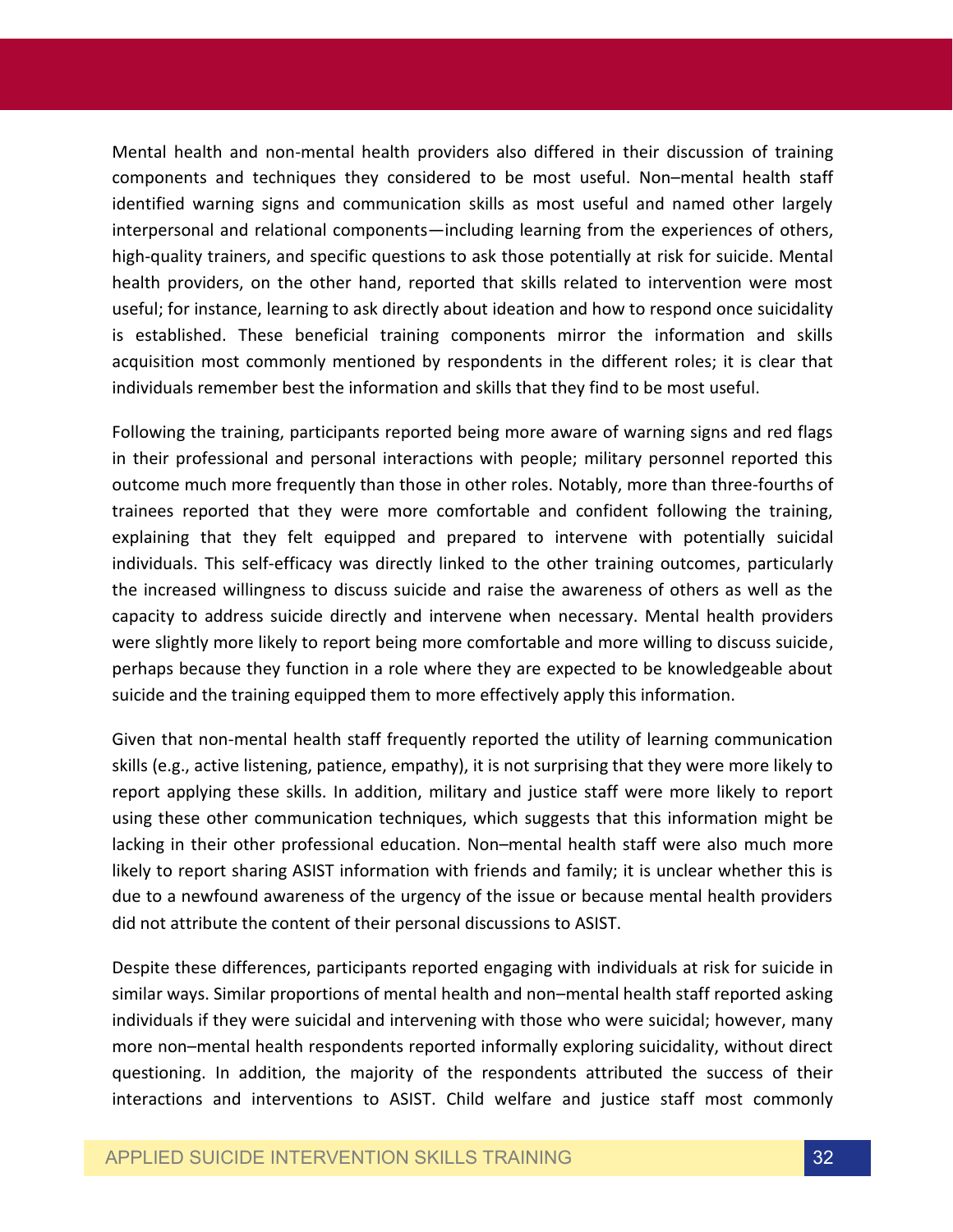reported interacting with suicidal individuals, which suggests that they should be a priority population for receiving this training. In addition, trainees in various professional roles reported slightly different response behaviors; for example, child welfare staff were much more likely to report safety planning with clients. Further, and supporting previous ASIST evaluations, respondents in all roles (with the exception of military) reported making fewer referrals than having interactions with suicidal individuals, indicating that non–mental health trainees feel equipped to handle some noncrisis situations without professional mental health assistance. That finding also indicates an area for further research and exploration.

The findings from the military sample were informative: Higher proportions of military staff reported having an increased awareness of suicide, using their active listening and other communication skills, sharing information with friends and family, exploring possible invitations and warning signs of suicide, and making more referrals than having interactions with suicidal individuals. In addition, most military personnel reported that ASIST was their first exposure to in-depth information about suicide. Following the training, it is clear that military personnel were on high alert for suicidal ideation, which is most likely a combination of the military's current urgency about suicide prevention, exposure to usable intervention guidelines, and a sense of being personnaly affected by suicide. However, several staff made recommendations for adapting ASIST for the military population.

Trainees also recommended that the training be made accessible to as many individuals as possible and that refresher or tune-up sessions be periodically offered. Participants also commented that the training content should be made as applicable to the training population as possible; military, justice, and tribal respondents commonly highlighted this as a primary recommendation.

These findings present implications for further research and program development, including investigation into how trainees' knowledge retention and application evolve over time and how professional and personal contexts shape gatekeeper behavior and choices during intervention. In addition, differences between groups suggest ways that the training may be adapted to meet the diverse needs of attendees.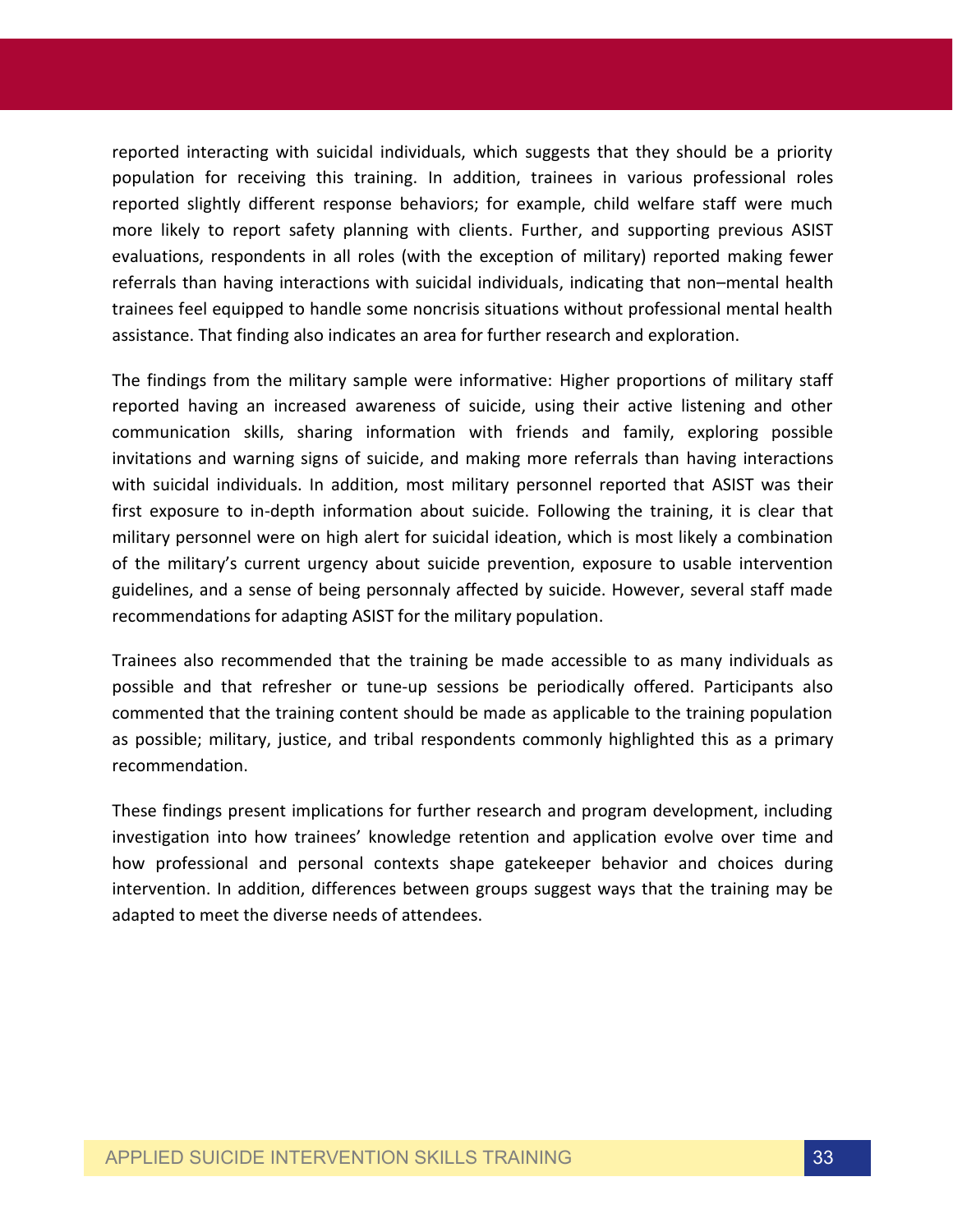# **APPENDIX**

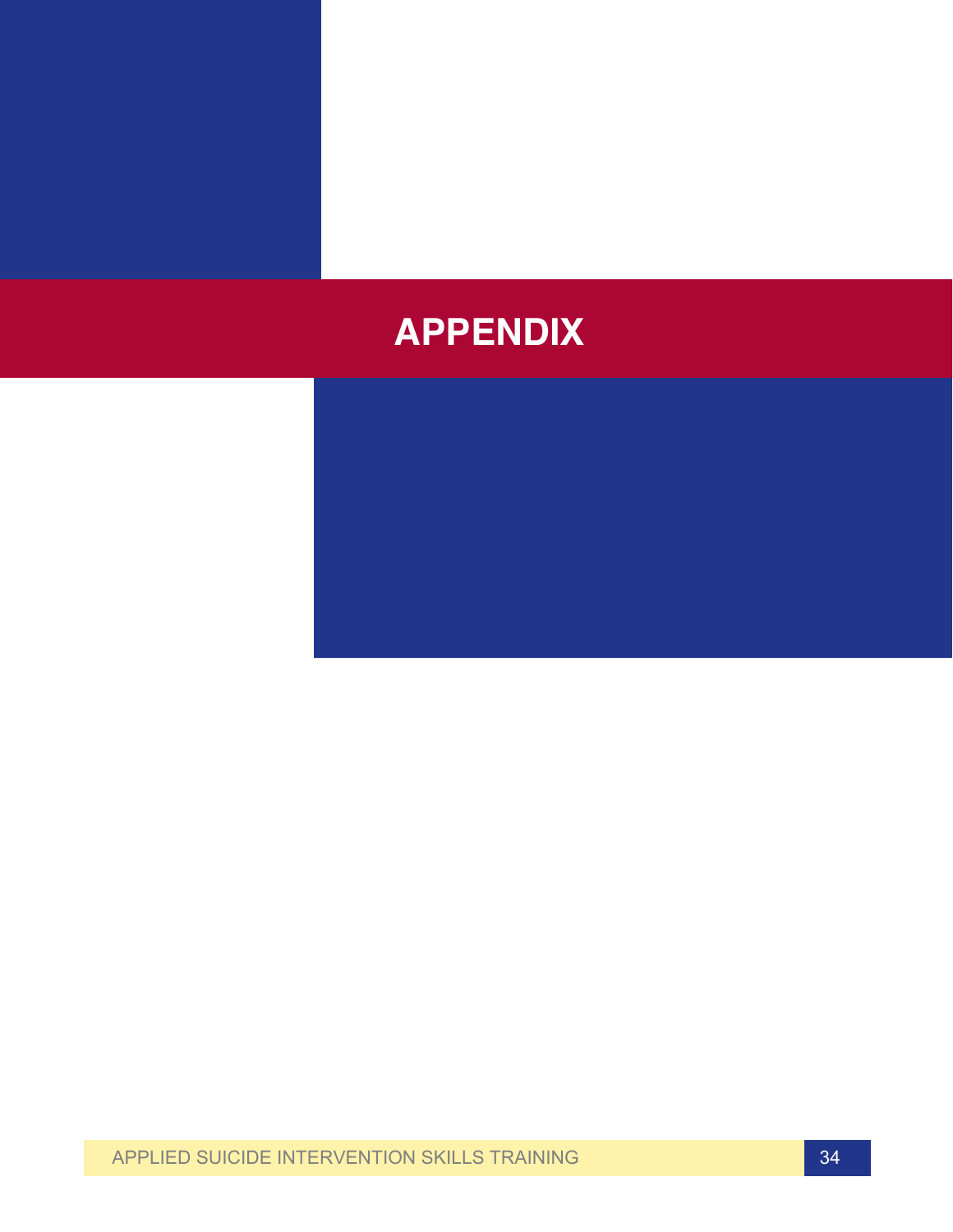## **METHODS**

The Training Utilization and Penetration (TUP) interviews are a major component of the process stage of the cross-site evaluation of the GLS Suicide Prevention Program. TUP interviews assess the content, utilization, and perceived impact of training activities conducted by grantees, as well as the challenges and facilitating factors associated with suicide prevention. The cross-site evaluation team selects TUP respondents from a sample of participants in GLS Suicide Prevention Program–supported training activities and conducts the interviews approximately 2 months following their target training experience. The TUP interview protocol includes information in three content areas: (1) respondent background information, (2) training content, and (3) training utilization and perceived impact. The semistructured TUP interview includes 23 open-ended items and takes approximately 20–30 minutes to administer.

This report includes data representing 93 individuals who attended 13 ASISTs sponsored by 10 State/Tribal grantee sites. In addition, one of the trainings was an ASIST TOT. Immediately following the conclusion of the ASISTs identified for the TUP interviews, training staff introduced the TUP interview and consent-to-contact process to training participants. Interested trainees provided their contact information and written consent to receive further information about the interviews from the cross-site evaluation team. The team conducted interviews within 7 to 9 weeks following each training. After the 20- to 30-minute semistructured interviews, the evaluation team mailed each participants a \$20 money order to compensate them for their time.

Analyses were conducted on transcripts of the interviews using the software package ATLAS.ti 5.2.9. The first phase of data analysis involved the selection and categorization of text into broad categories designed to identify underlying themes. The second phase of analysis involved compiling the segments of text aligned with each general theme followed by a more detailed analysis intended to examine the responses within each category. This phase of analysis further identified new themes that emerged from the data.

#### *Sample Description*

Participant responses were further analyzed according to non–mutually exclusive primary roles. First, all participants were divided into one of two categories: (1) mental health providers or (2) non–mental-health providers. In this way, basic distinctions could be made between (1) those who might be expected to have some exposure to or experience with issues surrounding mental health, mental illness, and, to a certain degree, suicide, as well as some training in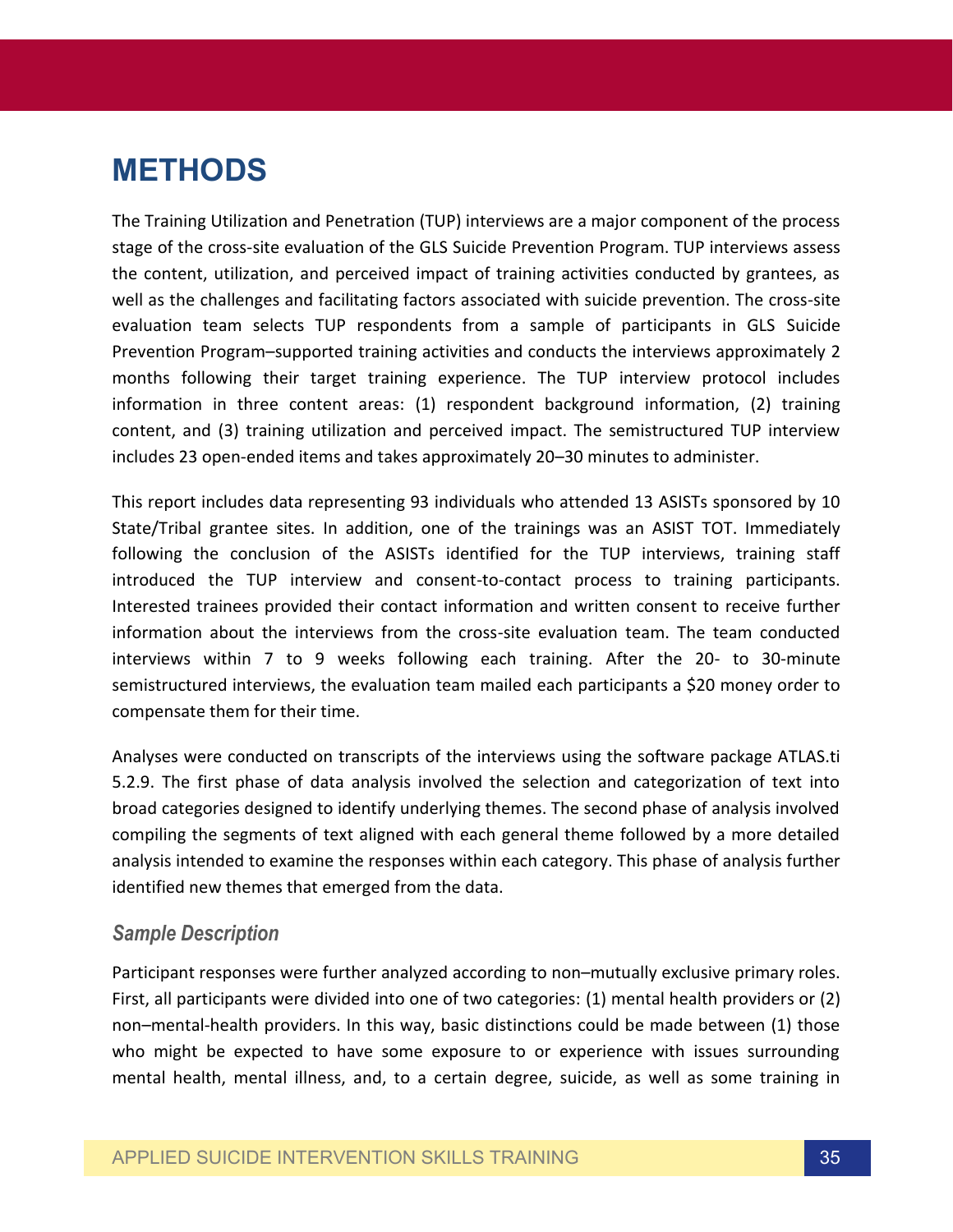therapeutic techniques; and (2) those who would not necessarily be expected to have that experience or exposure.

*Mental Health Povider* (n = 35). This group included elementary-, middle-, and high-school counselors, social workers, psychologists, and psychiatrists; university counseling center staff; mental health agency therapists, supervisors, and administrators; and clinical staff working within child welfare and juvenile justice systems.

*Non–Mental Health Provider* (n = 57). Respondents in this group were identified as nonpsychiatric nurses, community educators, teachers, suicide prevention coalition members, child welfare or juvenile justice case managers or residential staff; homeless shelter staff; adult residential care staff; substance abuse treatment center staff; community advocates and liaisons; family support staff; youth programming and extracurricular support staff; law enforcement officers; first responders; clergy; and community members.

Second, the most commonly reported professional roles were selected for distinct analysis; each of these roles included 10 or more participants. These roles included school-based staff (n  $= 17$ ); child welfare staff (n = 11); military personnel (n = 10); and a justice category comprising juvenile justice staff, police officers, and detention officers (n = 13). These professional roles are subsumed within the two primary categories (mental health providers or non–mental health providers) and also may overlap with each other.

# **LIMITATIONS**

Participants were randomly selected from a pool of those who consented to be contacted for TUP interviews. While statistical analyses suggest that there are no differences in the training satisfaction reported by participants and nonparticipants immediately following the training, it is possible that participants who were more enthusiastic about their training experience were more likely to agree to participate in the interviews. It is also possible that more individuals with gatekeeping behaviors to report agreed to the interviews than those who had not used their skills. Further, the open-ended TUP protocol asks respondents to describe how they used the information learned in the training, as opposed to requiring "yes" or "no" answers to a list of specific questions (e.g., Was your awareness heightened? Did you identify someone at risk for suicide? Did you make a referral?). Thus, despite efforts to systematically probe, it cannot be assumed that the responses of individuals are exhaustive or represent the entirety of their experience; in other words, participants may have experienced outcomes that they did not report. Finally, the sample sizes of the various trainee roles vary widely. In smaller samples, a